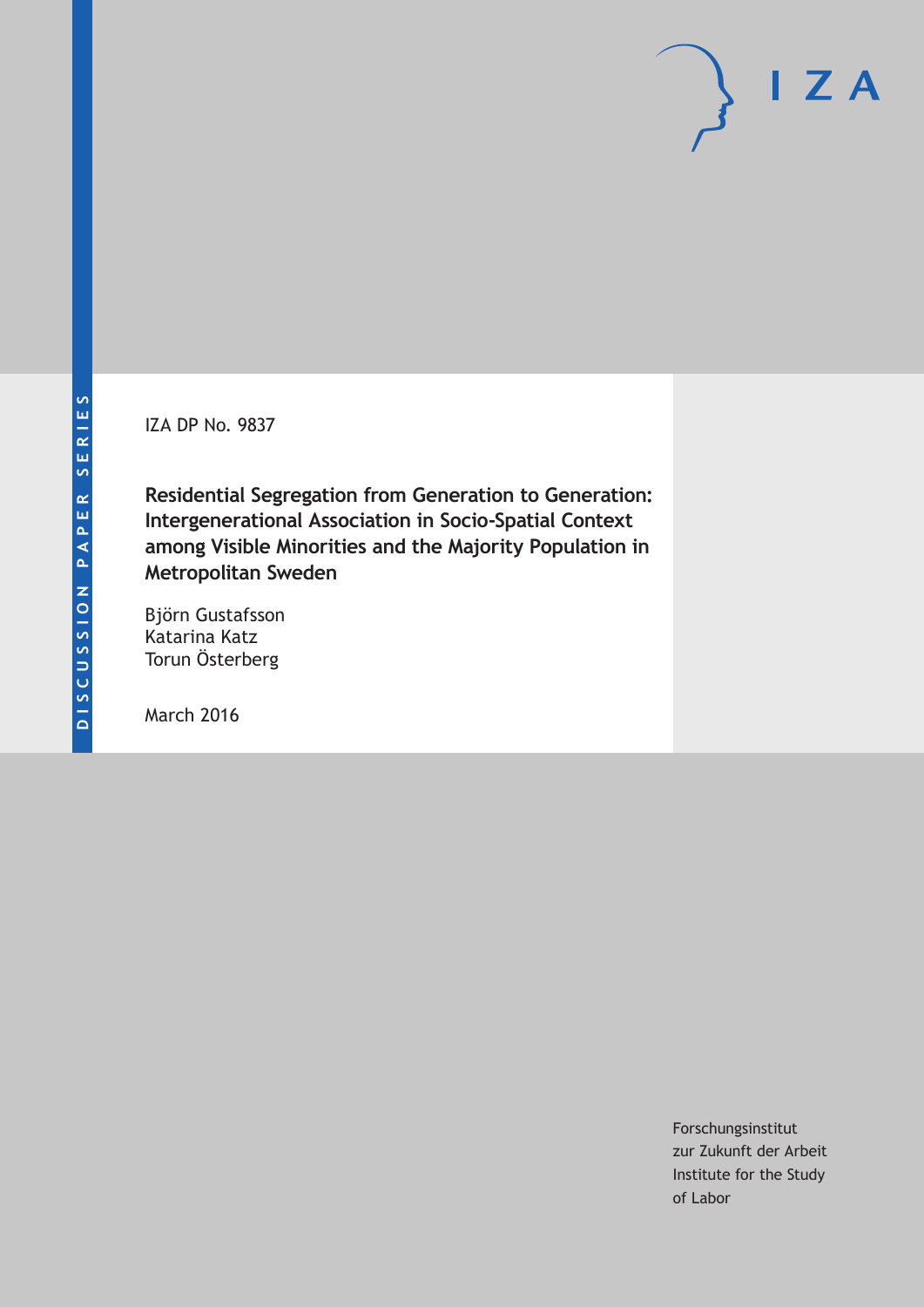# **Residential Segregation from Generation to Generation: Intergenerational Association in Socio-Spatial Context among Visible Minorities and the Majority Population in Metropolitan Sweden**

## **Björn Gustafsson**

*University of Gothenburg and IZA* 

## **Katarina Katz**

*Karlstad University* 

## **Torun Österberg**

*University of Gothenburg*

## Discussion Paper No. 9837 March 2016

IZA

P.O. Box 7240 53072 Bonn Germany

Phone: +49-228-3894-0 Fax: +49-228-3894-180 E-mail: iza@iza.org

Any opinions expressed here are those of the author(s) and not those of IZA. Research published in this series may include views on policy, but the institute itself takes no institutional policy positions. The IZA research network is committed to the IZA Guiding Principles of Research Integrity.

The Institute for the Study of Labor (IZA) in Bonn is a local and virtual international research center and a place of communication between science, politics and business. IZA is an independent nonprofit organization supported by Deutsche Post Foundation. The center is associated with the University of Bonn and offers a stimulating research environment through its international network, workshops and conferences, data service, project support, research visits and doctoral program. IZA engages in (i) original and internationally competitive research in all fields of labor economics, (ii) development of policy concepts, and (iii) dissemination of research results and concepts to the interested public.

IZA Discussion Papers often represent preliminary work and are circulated to encourage discussion. Citation of such a paper should account for its provisional character. A revised version may be available directly from the author.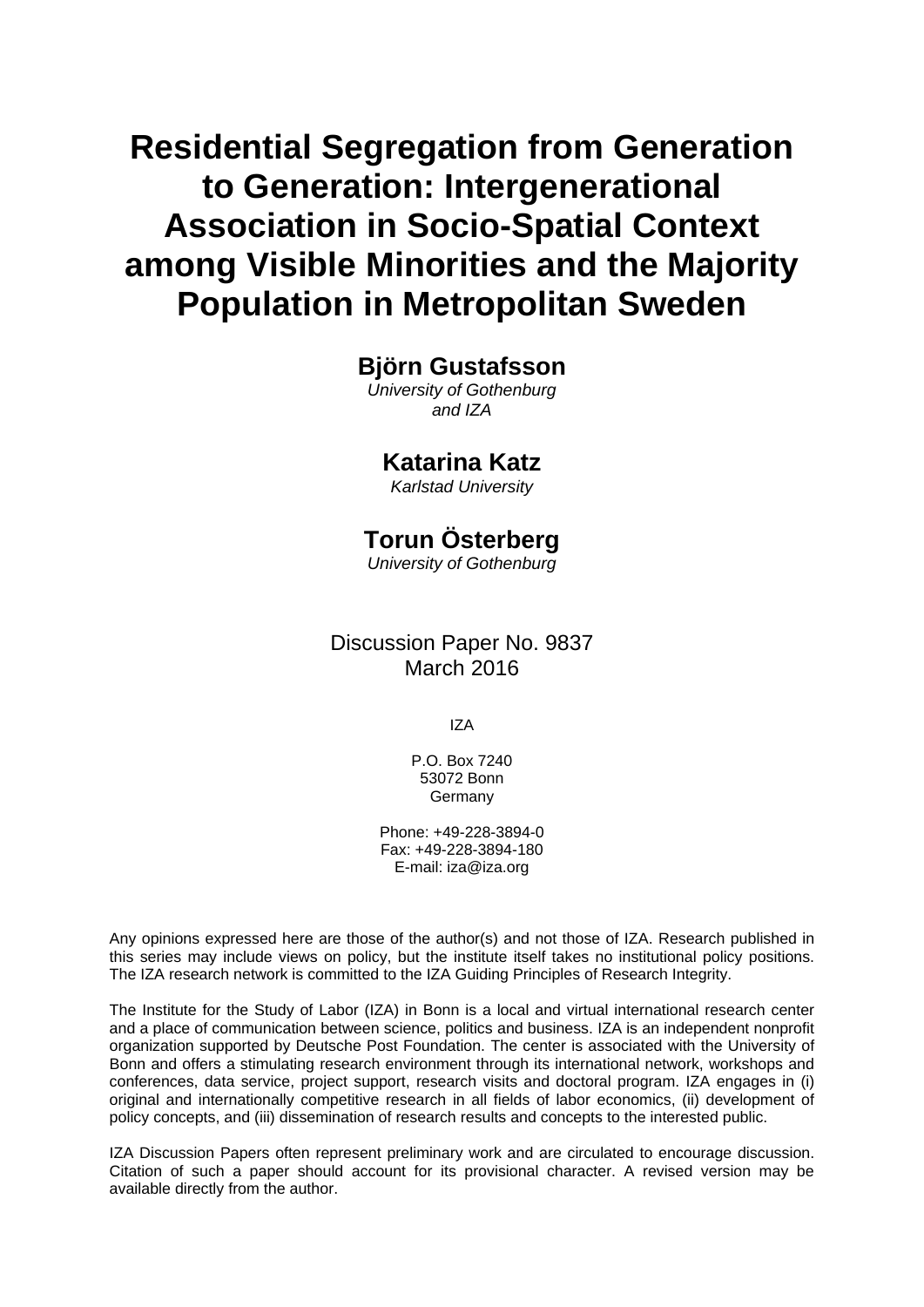IZA Discussion Paper No. 9837 March 2016

## **ABSTRACT**

## **Residential Segregation from Generation to Generation: Intergenerational Association in Socio-Spatial Context among Visible Minorities and the Majority Population in Metropolitan Sweden**

In this paper, we investigate to what degree young adults live in neighbourhoods that are similar, in terms of relative average household income, to the neighbourhoods in which they grew up. We use regression analysis on register data for all individuals who were born in 1974 and lived in metropolitan Sweden in both 1990 and 2006. During this period, the distribution of income in Sweden became far more unequal, unemployment rose dramatically, earlier housing policies were dismantled, the share of "visible minorities" increased dramatically and residential segregation increased very considerably. We find a correlation between average neighbourhood incomes at these two points in the sample's life cycle of 0.44, which is more than three times as high as the household income correlation. We find that half of the children of "visible minorities" grew up in the poorer quartile of neighbourhoods, and of these almost two-thirds remained in the poorest quartile of neighbourhoods as adults. Several measures indicate that intergenerational persistency in context is lower in metropolitan Sweden than was found in a similar study in the United States. However, it appears, that if visible minority individuals lived in a neighbourhood in the lowest part of the distribution in Sweden as a child, the probability that they will do so also as adults is as high as the corresponding probability for a African-American person in the US.

JEL Classification: J15, J62, R23

Keywords: Sweden, residential segregation, immigrants, intergenerational persistence

Corresponding author:

Björn Gustafsson Department of Social Work University of Gothenburg P.O. Box 720 SE 405 30 Gothenburg Sweden E-mail: Bjorn.Gustafsson@socwork.gu.se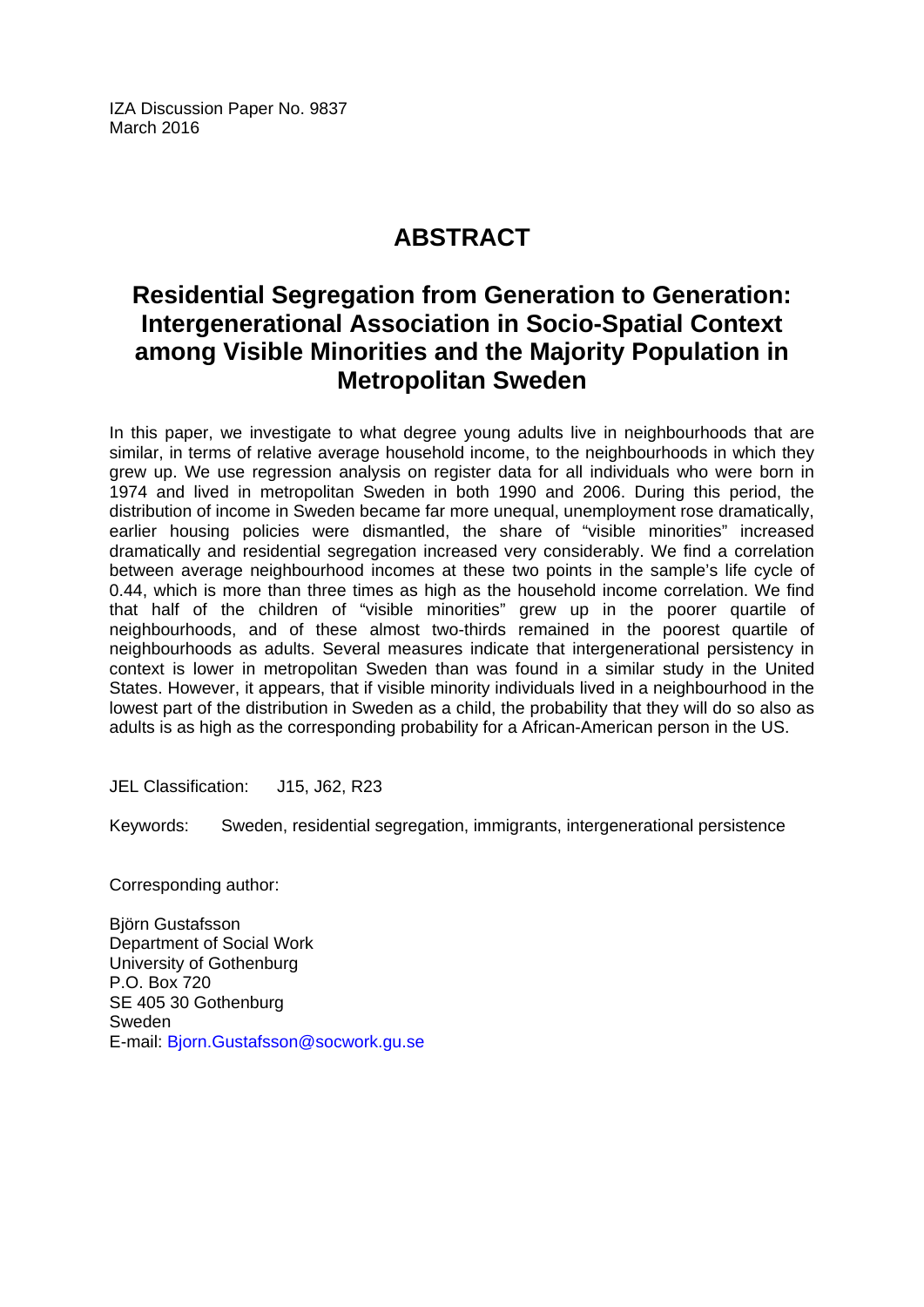#### **1. Introduction**

This paper explores one type of intergenerational relationship that we claim has not received sufficient attention. It investigates to what degree young adults live in neighbourhoods that are similar, in terms of average household income, to the neighbourhoods in which they grew up. The degree of intergenerational persistence in (socio-spatial) context should be of interest for individual as well as societal reasons. A weak relationship is an indication of social mobility; a strong relationship leads to the opposite interpretation. Furthermore, the degree of intergenerational persistency is also an aspect of residential segregation in a society. In a society in which intergenerational persistency in context is high, most adults who live in affluent neighbourhoods have also grown up in similar areas, and most adults living in poor neighbourhoods also did so as children. If socioeconomic segregation is interwoven with ethnic division, contact between minority and majority populations becomes rarer.

Uslaner (2010) cites a common conclusion in the social capital literature, that diversity in a society reduces generalised trust. This is a trust in people in general, which is valuable for social cohesion, as opposed to merely in-group trust. Based on several UK and US studies, he challenges this view and instead concludes that it is segregation, not diversity, which hinders the interactions that boost generalised trust. He receives support from Marschall and Stolle (2004), a rare study of how neighbourhood context, inter-racial "bridging" contacts and interactions relate to generalised trust. Thus, we believe that segregation and a difference in the degree of intergenerational persistence of context according to race or ethnicity, such that minorities are "stuck in place", have the potential to foster social tension, even if the persistence is a matter of choice and even more so if it results from a restricted choice of residential locations.

In this paper, we study persons born in 1974 who grew up in metropolitan Sweden. Sweden has been known as a comparatively egalitarian country, conceived as a largely ethnically homogenous society and, therefore, one might not expect to find much intergenerational association in context. However, several processes make such a description outdated. Since the first half of the 1980s, Sweden's distribution of income has become increasingly unequal.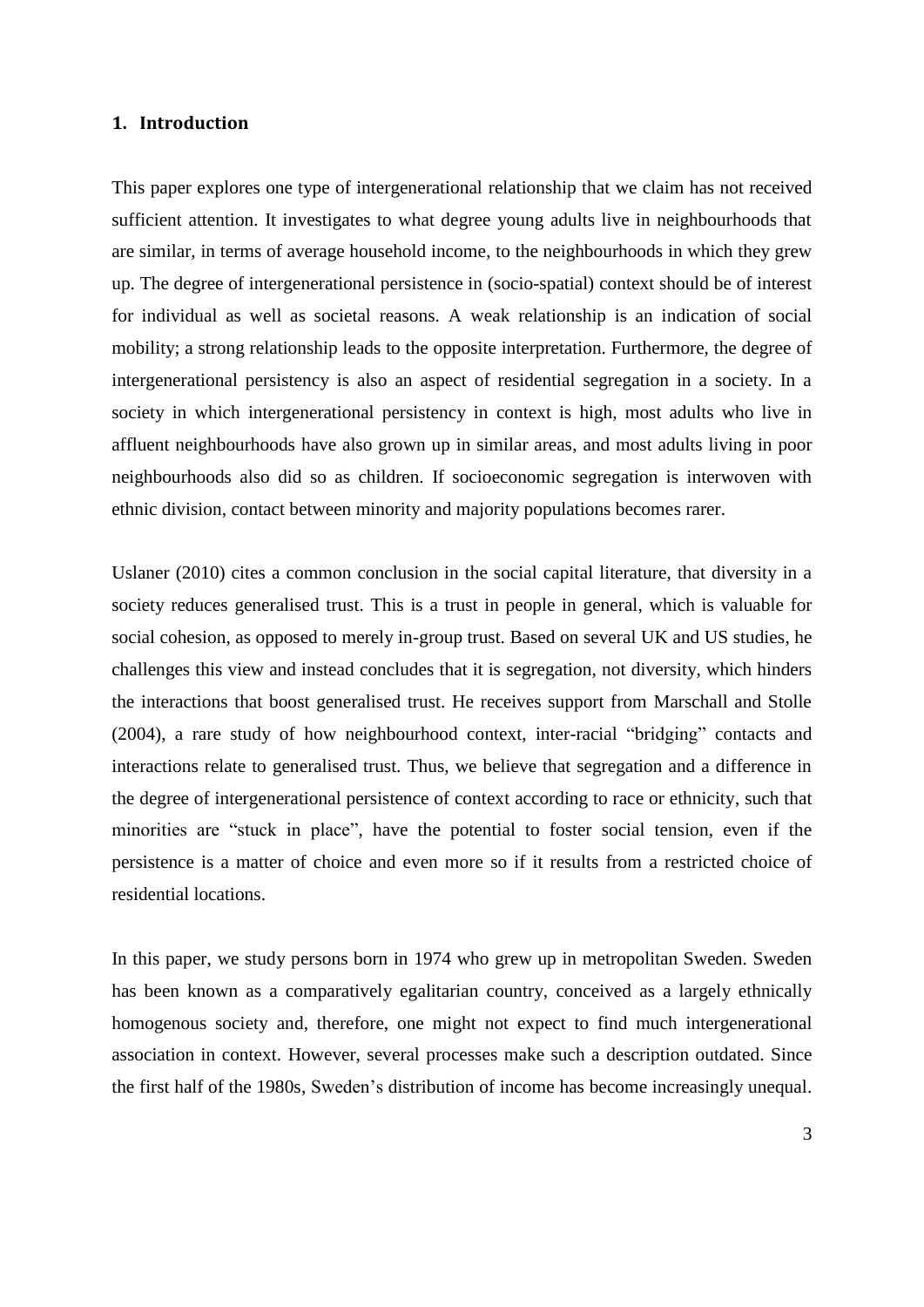Several waves of immigrants from low- and middle-income countries have entered the country at a time when unemployment increased from exceptionally low to levels similar to those of other high-income countries. Lacking a better term, we call those born in, or with parents born in, Africa, Asia, Latin America or southeastern Europe (Greece and the former Yugoslavia) "visible minorities". This term has been used by the National Board of Health and Welfare (2010) to describe such persons. To a large extent, these are groups that, in the Swedish context, could be described as "racialised". They tend to be distinguishable from most of the native population by physical appearance and by name. The parents of many immigrant children face great difficulty in finding a job. Simultaneously, much of Swedish housing policy has been dismantled and residential segregation – both social and ethnic – has become much more of an issue. As a result of those processes, a substantial number of "visible minority" children grow up in neighbourhoods seen as less attractive.

The literature on intergenerational relations in a spatial context is not large, unlike those on residential segregation or on intergenerational relationships in class, education, status or earnings. We are only aware of three previous studies of intergenerational associations in a spatial context. Two studies refer to the United States and one to Sweden, and all three report strong persistence across generations. Vartanian et al. (2007) measured neighbourhood quality in the US as a composite index of socioeconomic indicators. In a sibling fixed-effects regression, they found that growing up in the most disadvantaged neighbourhoods increased the probability of also living in such a neighbourhood as an adult, relative to others of the same ethnicity. In a study in Sweden, van Ham et al. (2014) divided neighbourhoods in the Stockholm region according to the share of persons in the neighbourhood who had low earnings in 1990, 1995, 2002 and 2008, and focus on residential histories. They find that those who live in areas with a high level of poverty as children tend to also do so later in life. By also showing how income differences between the poorer and more affluent neighbourhoods have developed over time, we can include another aspect of segregation in addition to those considered by van Ham et al. (2014). Sharkey's (2008; 2013) studies of intergenerational persistence in racial and social segregation are the only previous ones that focus on average disposable income in the neighbourhood in which a person lives as a child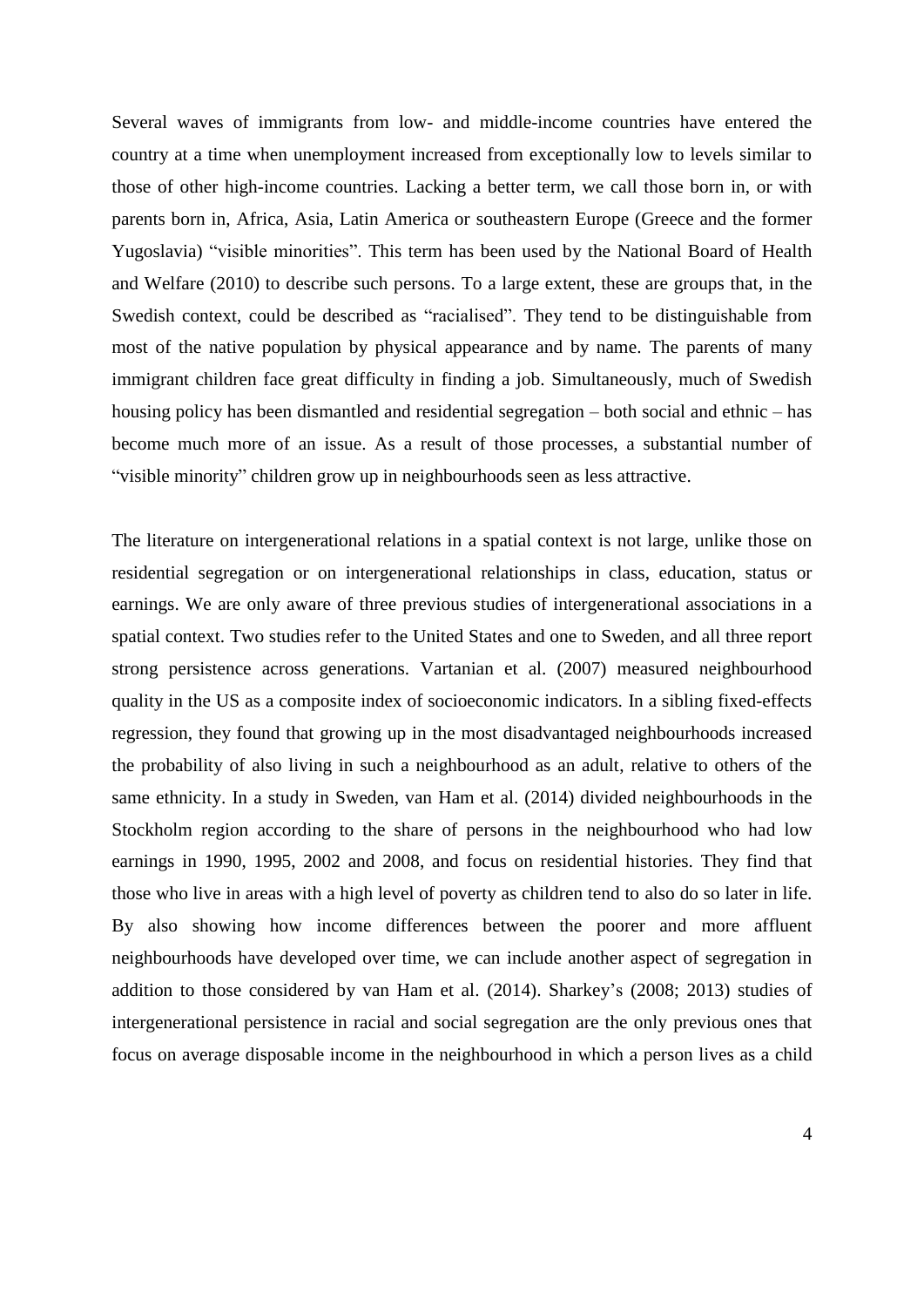and as an adult. Sharkey's statistical analysis was inspired by the literature on intergenerational association in earnings.<sup>1</sup>

Since we followed Sharkey in the statistical analysis, our results for Sweden can be put in perspective by those reported for the United States, despite differences in data and definitions. As previous studies (cited in Section 6) indicate that the intergenerational relationship in earnings is stronger in the United States, we ask whether the same applies to intergenerational associations in a spatial context. We also ask to what extent visible minorities in Sweden can be said to be "stuck in place" in a manner analogous to what Sharkey found for African-Americans in the United States.

#### **2. Neighbourhoods and intergenerational association in context**

<u>.</u>

A person's well-being is not defined only by earnings, income, occupation and class; their place of residence is also of major importance. Obviously, the "attractiveness" or "quality" of a neighbourhood has many facets and dimensions. For our quantitative analysis we operationalise "spatial context" as the average household income in the neighbourhood in which the person lives. In a market economy, average household income in a neighbourhood provides an instructive, albeit imperfect, indicator of how highly a neighbourhood ranks. High household income as well as wealth makes it easier to obtain a residence located in an attractive neighbourhood. Conversely, those with limited economic resources and those who do not have a useful social network, as well as minorities discriminated against in the housing

<sup>&</sup>lt;sup>1</sup> For recent surveys of this literature, see Blanden (2013) and Jäntti and Jenkins (2015). As discussed by Roemer (2004), income or earnings in the household in which a person grew up can affect the formation of preferences or effort, and therefore intergenerational measures of association may not be an accurate measure of inequality of opportunity. A similar argument can be applied to intergenerational relations in context: people's preferences for where they live as adults can be affected by where they grew up.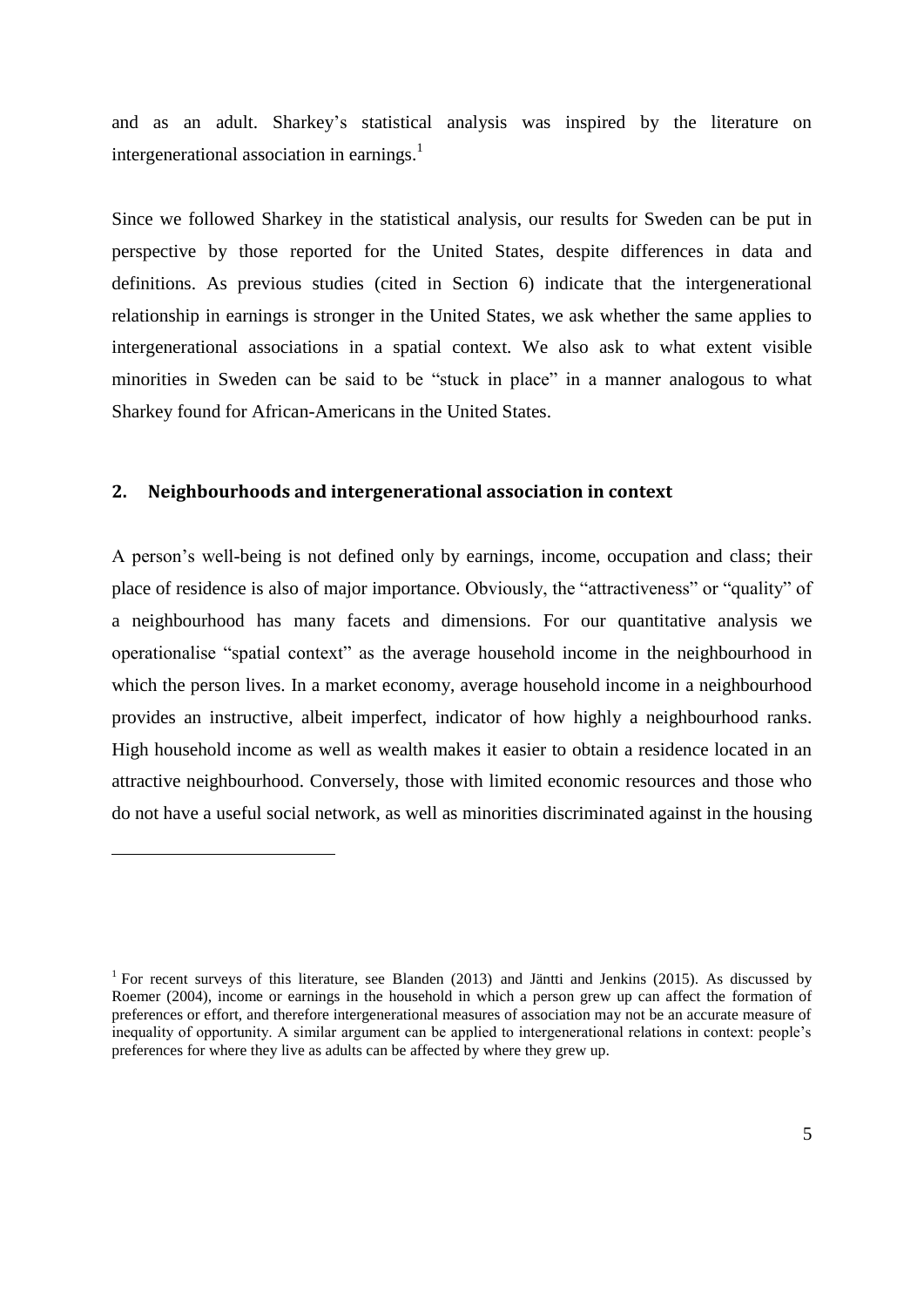market, have more restricted opportunities for residential choice. However, to change one's place of residence involves transaction costs – economic, social and psychological – and households tend to remain in the same residence for a number of years, even though household income may have changed substantially. Due to this, and a preference for living close to relatives and where one grew up (see Hedman, 2013), as well as other circumstances (the household's possession of wealth, social capital and also market regulations), the relationship between present household income and neighbourhood average income is far from perfect.

In recent decades, major conurbations in many European countries have seen the growth of neighbourhoods with high concentrations of joblessness, low incomes and poor educational outcomes for youth. Such neighbourhoods have been described as "neighbourhoods of relegation… within which social isolation and alienation feed upon each other as the chasm between those consigned there and the broader society deepens" (Wacquant, 2008:261). These European "outer cities" have not been formed by the same policies of abandonment as the US ghettos (Wacquant, 2008; Sharkey, 2013). Yet, although European states, in particular the Nordic welfare states, may be said to have partly resisted this process of "advanced marginalisation", a sense of frustration, of being locked without possibility of exit into a geographical space that is stigmatised, has also been expressed by young people in Swedish studies (see for example Beach and Sernhede, 2011).

This development is one reason why many scholars have investigated the possible existence and magnitude of neighbourhood effects on various types of behaviour and opportunities, predominately for younger persons – in education, housing, employment and social norms. The literature analysing neighbourhood effects and the methodological issue involved is vast. For an introduction, we refer the reader to Galster (2008), and for a survey of Swedish studies, to Andersson (2007).

We expected to find a positive correlation in average neighbourhood income across generations for several reasons; the intergenerational transmission of education and its influence on labour market outcomes is an obvious one. Second, people, in particular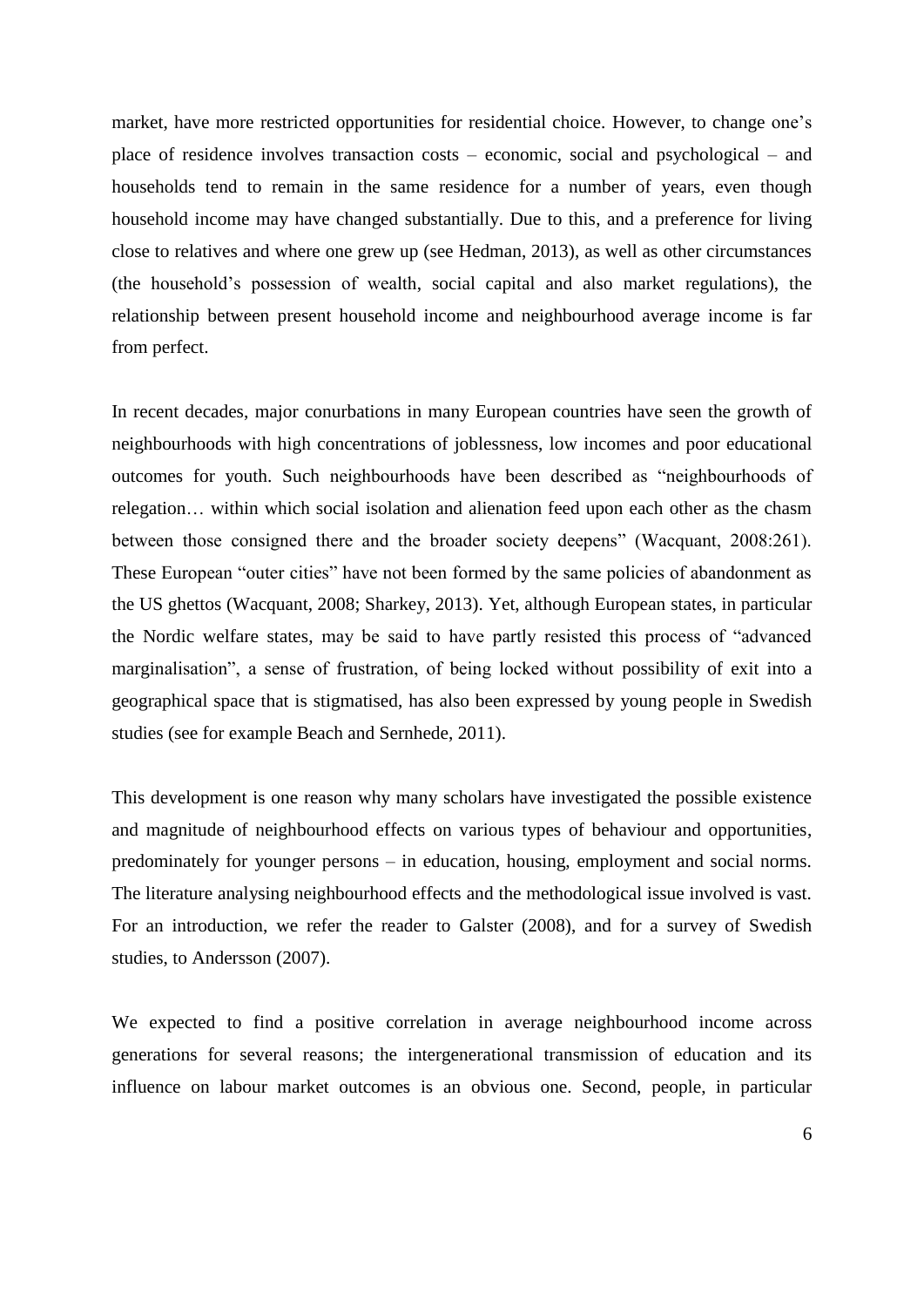households with young children, may value being near friends and relatives. Parents with resources, who can help their children find a home of their own or help them to buy it, tend to live in more affluent neighbourhoods. In some, probably far fewer, cases, there is even a direct intergenerational transmission of housing (Öst, 2012). Beyond parental characteristics, neighbourhoods may be important for several reasons. Ethnicity or race may be correlated with neighbourhood average income due to discrimination, which excludes people belonging to certain identifiable groups from housing in attractive areas. Correspondence testing has demonstrated discrimination against persons with Muslim-sounding names in the Swedish housing market (Ahmed and Hammarstedt 2008; Ahmed et al. 2010; Carlsson and Eriksson, 2014). Schools in disadvantaged neighbourhoods may be less able to provide a good quality of education. Networks and contacts, instrumental in finding and obtaining attractive housing, are scarcer in low-income neighbourhoods and, in general, less available to children of immigrants with a limited period of residence in Sweden.

The aim of our study was to investigate the relationship between average household income in the neighbourhoods in which individuals lived when aged 16 and aged 32 years old.With the available data, this is as close as we can get to observing parents and children at a similar phase of their life cycle. A somewhat higher age than 32 may have been ideal, but at 32 we can expect most households to be relatively settled. By this age, almost all young adults in Sweden have left their parental home, a large majority have completed their formal education and most have also found a job. Many have also found a partner and a substantial number have become parents.<sup>2</sup> After 30 years of age, changes of address in a given year become much less frequent than at 20–30 years of age (Statistics Sweden, 2015b). The calculations

<u>.</u>

<sup>&</sup>lt;sup>2</sup> More than half of men aged 22 and women aged 21 were registered as having moved from the parental home during the relevant time period. An additional number may have moved out but not changed their registered address (Statistics Sweden, 2015a). The average age of first-time mothers in 2006 was 29 years old, and that of first-time fathers was 31 years old (Statistics Sweden, 2007).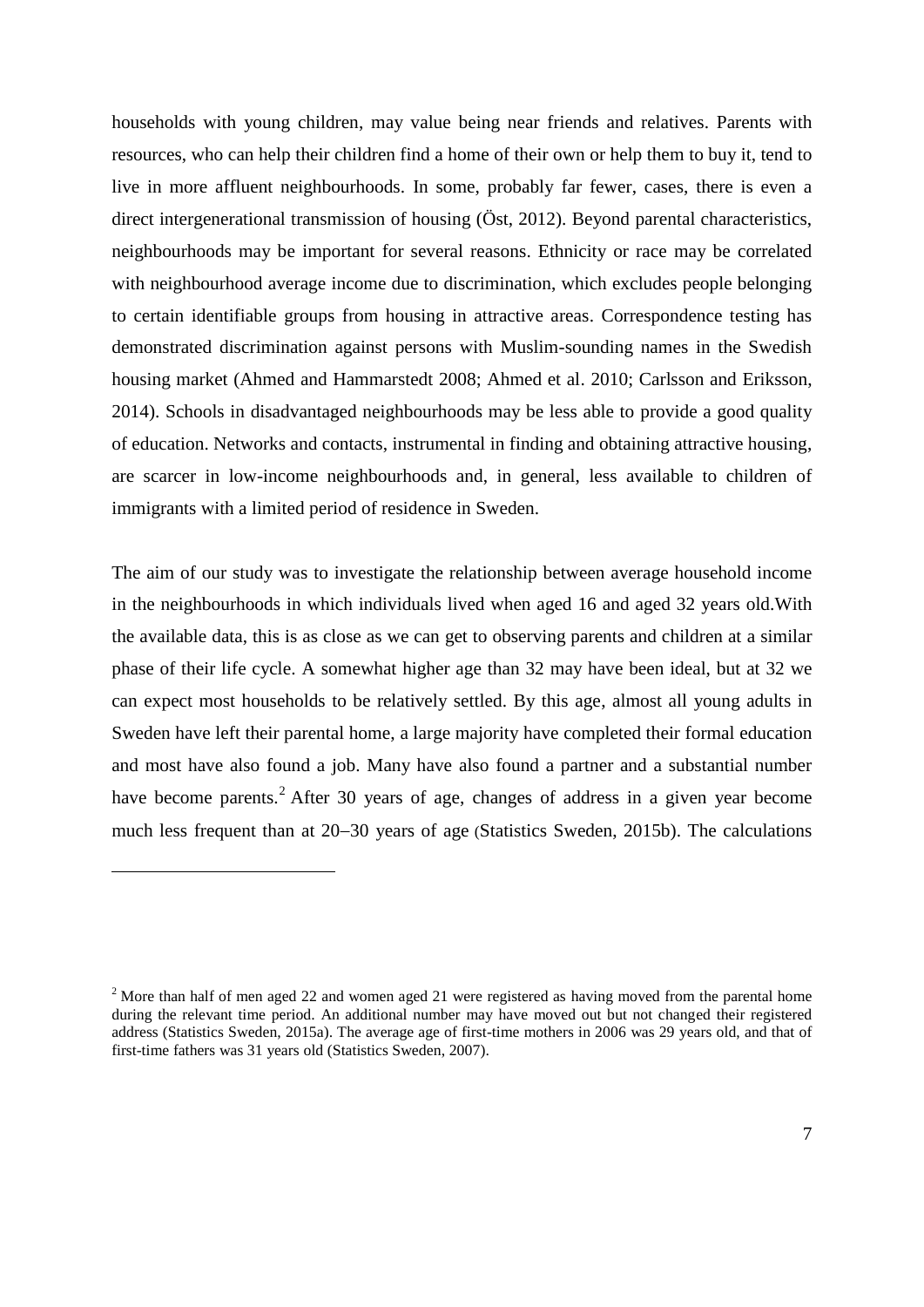we have made for those individuals in metropolitan regions who were 32 years old in 2004, i.e. two years earlier than the cohort we study, show that 30 per cent changed address during the following two years, but only 6 per cent to a neighbourhood with significantly different socio-economic characteristics from the one they left. Van Ham et al. (2014) describe a pattern according to which many young adults move from the parental home to a neighbourhood with lower income, then to a more well-off one when they have finished their education and/or start a family, and eventually settle in a neighbourhood in which economic circumstances are relatively similar to those where they grew up.

#### **3. The changed Swedish scene**

As mentioned, income dispersion in Sweden has increased profoundly (Fritzell et al. 2014). Several interrelated factors have contributed to this: increased earnings and wage inequality (Domeij and Flodén, 2010), the increased importance of capital gains and other types of capital income concentrated in the upper part of the income distribution (Roine and Waldenström, 2012) and a decrease in tax progressivity and in taxation for most capital income earners, following tax reforms in the early 1990s.

For several decades, Sweden was known to have low open unemployment. This changed at the beginning of the 1990s, when the downturn in the world economy hit Sweden harder than many other OECD countries. Since then, there have also been many changes in public policy. For example, much of the previously existing social housing policy has been dismantled (see Hedin et al, 2012 and Andersson and Magnusson Turner, 2014). Sweden has also become a more ethnically diverse society due to immigration. Many immigrants who came during the recent decades arrived for political reasons or family reunification, many of them from Africa, Asia and Latin America. The data source we describe in the next section shows that in 2006 as many as 17 per cent of persons aged 16 years old and living in the metropolitan areas of Sweden belonged to what we term "visible minorities". Most of these had spent the greater part of their lives in Sweden.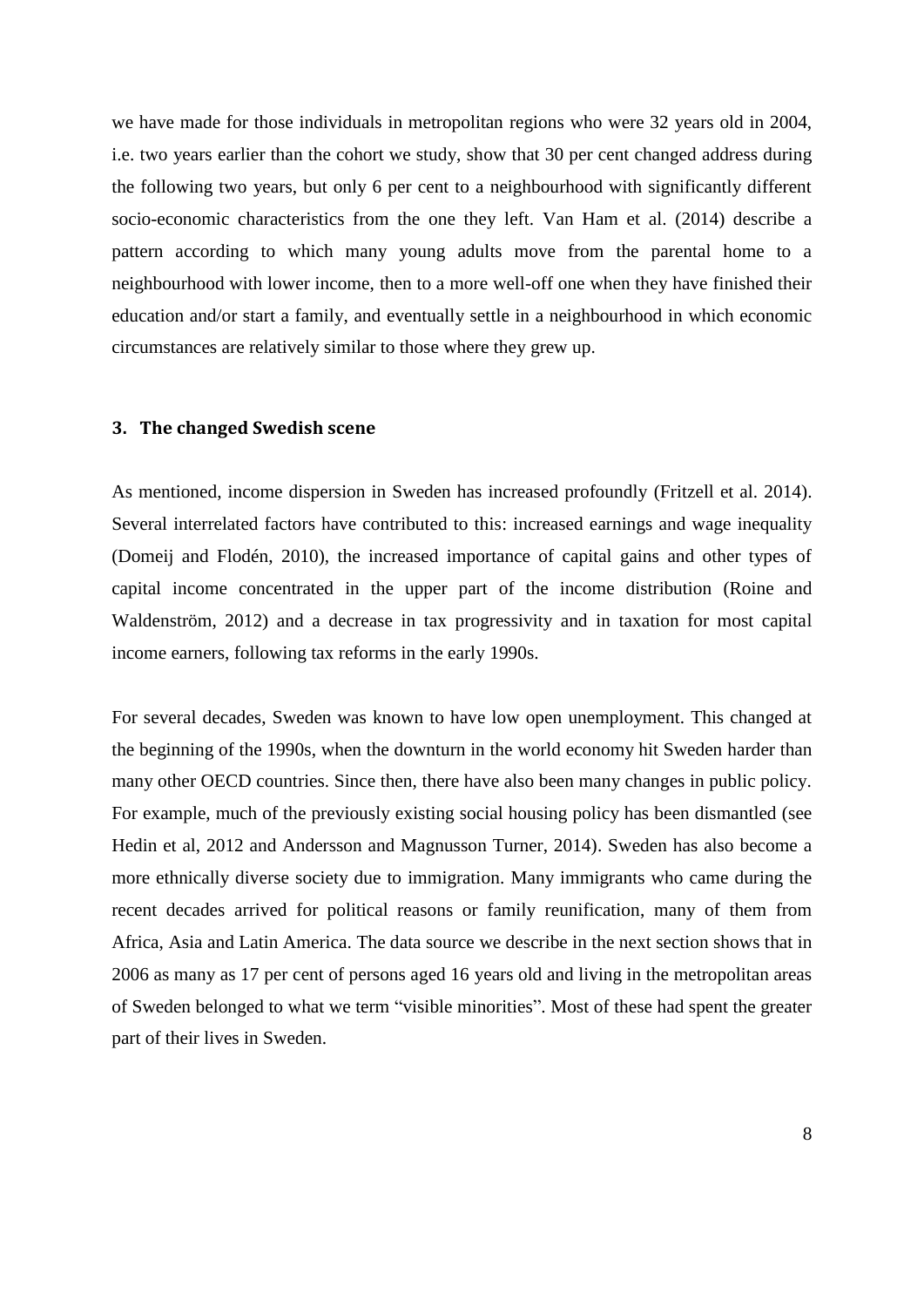A large number of studies have shown that immigrants to Sweden who are visibly different from the majority by physical appearance and name fare considerably worse than the native population. The gap in employment rates between immigrants and natives in Sweden is one of the largest among rich countries (OECD 2012, p 90) and there is also a considerable gap between income and earnings (Schröder, 2007). The visible minority part of our sample were either born in Sweden or immigrated as children. To have parents born in southern Europe or non-European countries is associated with negative differentials relative to native Swedes in terms of employment and earnings and wage rates (Rooth and Ekberg, 2003; Katz and Österberg, 2013). In particular, young people with immigrant backgrounds are disadvantaged by a lack of those informal networks that are essential for finding a job, and for improving the quality of the job found (Behtoui, 2004). Such contacts are less likely to be found through neighbours and school friends in neighbourhoods with low incomes and low levels of employment. Thus, a deprived neighbourhood can contribute to cementing the disadvantages of youngsters who grow up there, in particular those from an immigrant background.

Lack of integration into the Swedish labour market has increased the gap in disposable household income between natives and visible minorities, and this is one important reason why visible minorities are often concentrated in low income neighbourhoods that contain a low share of the majority population. As shown by several studies, Sweden's urban areas have become economically and ethnically more segregated than previously (see Biterman et al., 2008; Bråmå, 2008 and Scarpa, 2015). At the political level, the government formalised a metropolitan policy consisting of programmes aimed at supporting disadvantaged areas in 1998 (see Ministry of Finance, 1998). However, policy initiatives have not prevented urban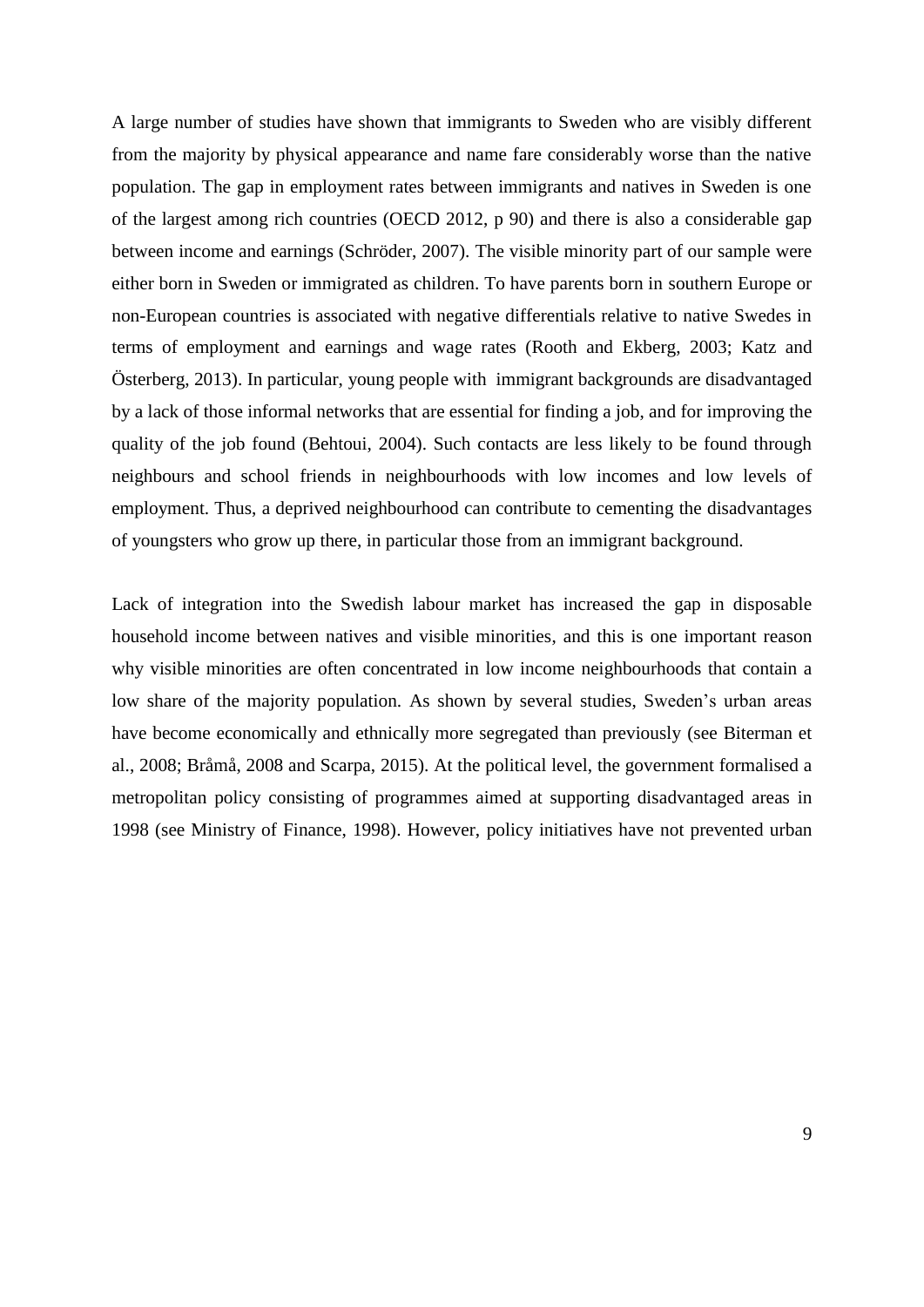unrest and violence from taking place in disadvantaged immigrant-dense neighbourhoods.<sup>3</sup> It remains to be seen whether the exceptionally high levels of generalised trust for which the Nordic countries have been noted (Delhey and Newton, 2004) will remain, despite increased income disparities and residential segregation.

#### **4. Data and definitions**

1

We studied the three largest conurbations in Sweden in which residential segregation can be supposed to be most pronounced, and for which neighbourhood coding is available. These three metropolitan regions include more than a third of the country's total population, 3.3 out of approximately nine million. The most populous region includes the capital, Stockholm, and 23 neighbouring municipalities. The second largest is the Gothenburg metropolitan region, including eight municipalities, while the Malmö region includes nine.

We worked with data from the LISA database (Longitudinell integrationsdatabas för Sjukförsäkrings- och Arbetsmarknadsstudier), plus information on each individual's address and matching neighbourhood codes, see Statistics Sweden (2011). The population studied consists of all individuals who were born in 1974 and who lived in an urbanised neighbourhood of one of the three metropolitan areas in 1990 and 2006. We also used data on their parents and all individuals in the neighbourhoods in which they lived. 4

 $3$  See Malmberg et al. (2013). In the spring of 2013, the news of rioting in some Swedish suburbs made headlines in international media such as Le Monde, Financial Times, Deutsche Welle and Washington Post. In 2015, deadly shootings by criminals caused great concern.

<sup>4</sup> Our database included information about individuals aged 16 and older and neighbourhood coding from 1990 to 2006. We therefore chose the cohort born in 1974, which we could follow for the longest period of time.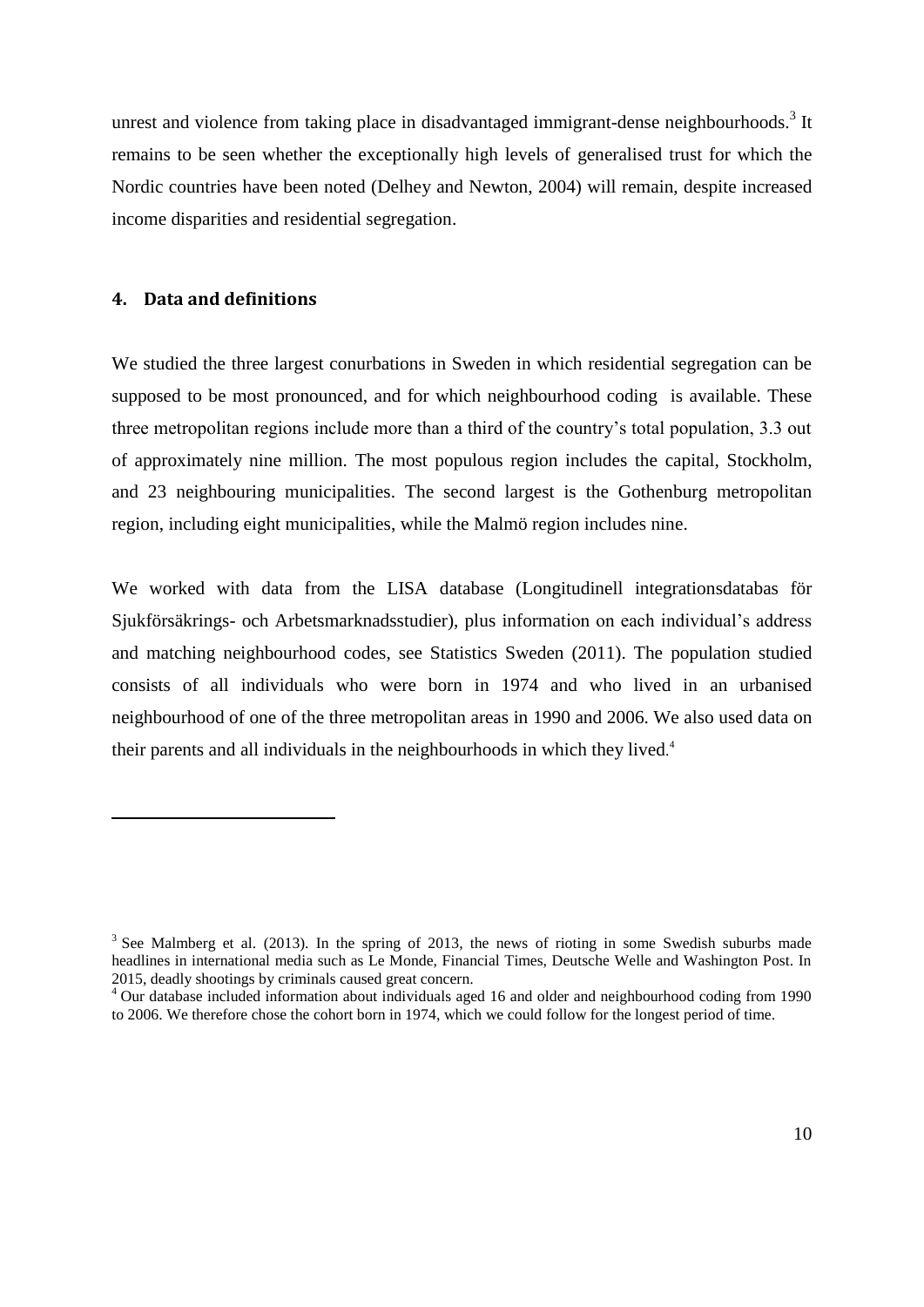Different definitions of "neighbourhood" have been used in research on Sweden. The one we applied was developed to map residential segregation in metropolitan Sweden, and is not an administrative category.<sup>5</sup> It was documented in Biterman and Franzén (2007). A neighbourhood is defined as a population area that:

- Is demarcated by natural borders (major streets, green areas, etc.).
- Corresponds to a city district or a residential area.

1

- Has a number of inhabitants large enough to provide the basis for certain private or public services.
- Can be supposed to be defined as a neighbourhood by its inhabitants.<sup>6</sup>

The neighbourhoods we study had the same borders in 1990 and 2006. Most had a population of between 4,000 and 10,000 inhabitants. In total, 24,904 persons born in 1974 were registered in 1990. We excluded rural neighbourhoods on the outskirts of suburban municipalities, as well as neighbourhoods with fewer than 500 inhabitants. We followed the 78 per cent (19,445 persons; 17,891 belonging to the majority and 1,554 classified as visible minorities) who still lived in one of the metropolitan areas in 2006. Thus, we followed persons who had moved from one metropolitan region to another, but not those who had moved to a place outside of these metropolitan areas (17 per cent of the original population). In 2006, about five per cent of the original population from 1990 had either emigrated or died.

<sup>&</sup>lt;sup>5</sup> Some Swedish studies use the Small Areas for Market Statistics (SAMS). The disadvantage of these is that they are not uniform for the three regions studied (see Amcoff, 2012). Others, for example van Ham et al. (2014), use bespoke measures, which, unlike ours, do not consider the physical characteristics of, for example, buildings and roads when defining what constitutes a neighborhood.

<sup>&</sup>lt;sup>6</sup> To achieve this, extensive consultation was undertaken with locally active persons such as teachers and social workers in each area.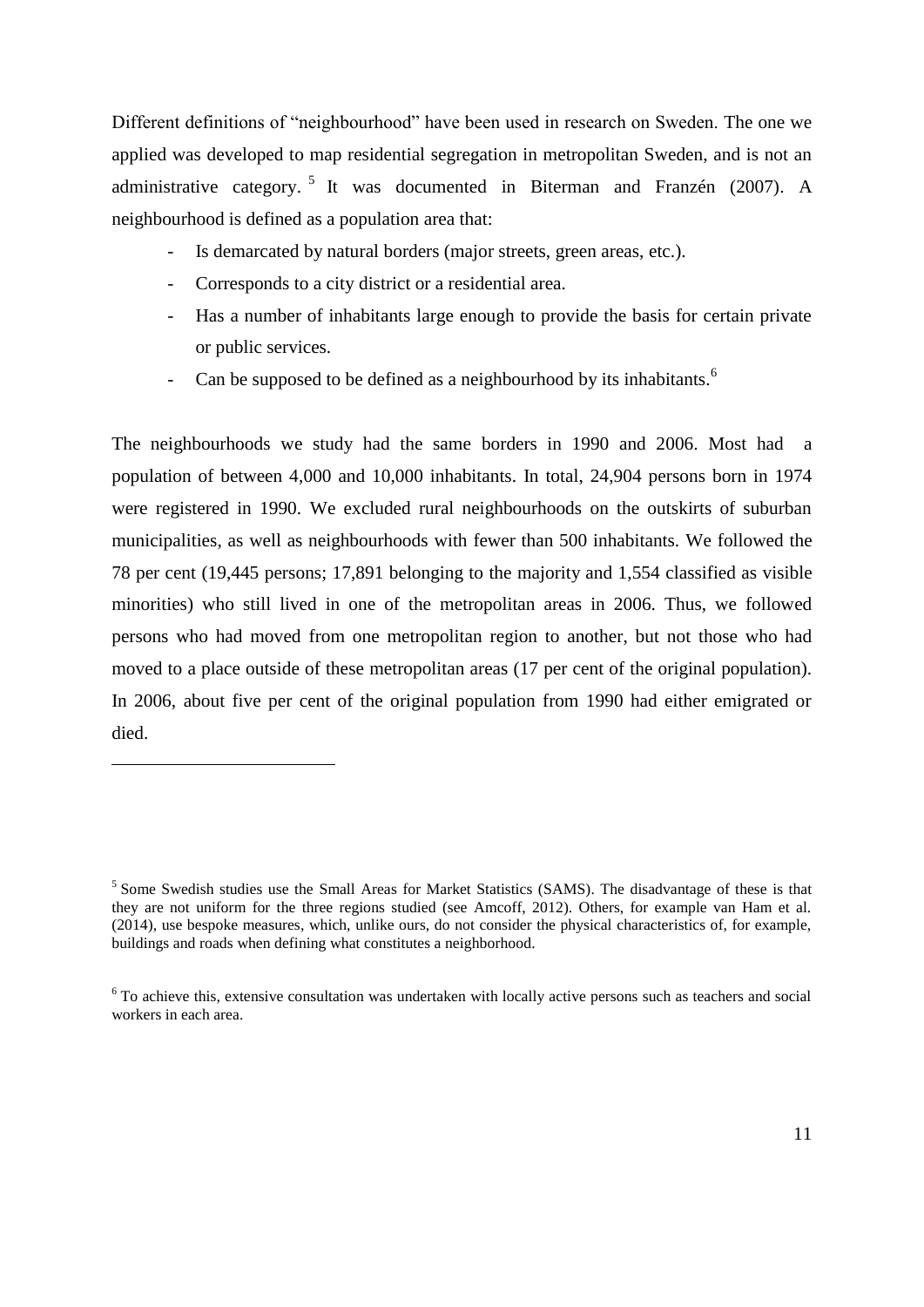From the data, we also calculated neighbourhood characteristics based on all individuals in the specific neighbourhood in 1990. Several variables show the demographic composition in the neighbourhood in 1990. For each person in the neighbourhood, we calculated average disposable household income in 1990 and 2006 by adding earnings, capital income, income from capital gains and public transfers, and subtracting income taxes paid for all household members and adjusting with the use of a frequently used equivalence scale.<sup>7</sup> The income derived in this way is assigned to each member of the household. Thus, average neighbourhood household income is the average disposable income of all individuals living in the neighbourhood, irrespective of age.

#### **5. Measuring the degree of intergenerational persistence in context**

/Figure 1 about here/

1

Figure 1 shows mean neighbourhood incomes in 1990 and 2006, arranged from the lowest to the highest values for the three metropolitan regions combined, in constant prices. The distribution was remarkably even in 1990, with a Gini coefficient of only 0.05. The Gini coefficient is a frequently used measure of inequality which ranges from 0 (no inequality) to 1 (maximal inequality). With the exception of the very lowest part of the distribution, in each percentile the average neighbourhood income in 2006 is higher than in 1990 and the graph has a steeper slope. While average neighbourhood income for the poorest decile (tenth) grew by only 1 per cent per annum from 1990 to 2006, growth was between 2 and 3 per cent per

<sup>7</sup> This scale is used by the National Board of Health and Welfare. It starts at 1.16 for the first adult in the household, is set to 1.92 for two adults, and adds another 0.56, 0.66 and 0.76 for each child aged  $0-3$ , 4-10 and  $11-17$ , respectively.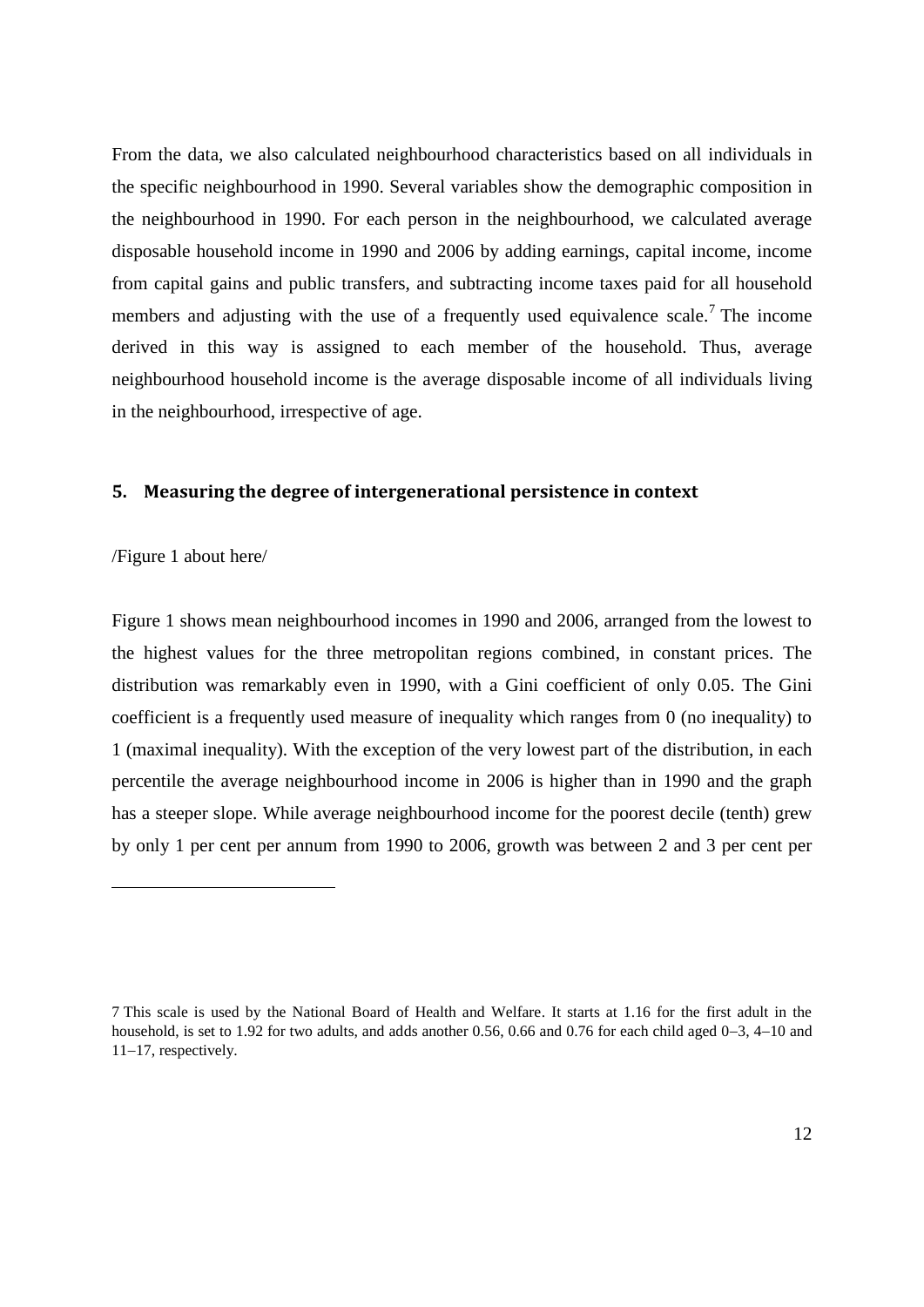annum for most percentiles and over 6 per cent per annum for the top decile. Thus, inequality in the distribution of neighbourhood average income increased rapidly; the Gini-coefficient for mean neighbourhood income had risen to 0.13 in 2006. Hence, we can confirm that residential income segregation in metropolitan Sweden has increased rather sharply, albeit from a low level.

#### /Table 1 about here/

Table 1 contains descriptive statistics for the total sample and for the subsamples of visible minorities and the majority. "Majority" for our purposes means "not visible minority" as defined above. One in six persons in the majority population lived in the same neighbourhood at age 32 as at age 16, as did as many as one in four of the visible minority population. On average, the cohort under study experienced an increase in household income between 1990 (when the young persons lived with their parents or parent) and 2006 of almost 50 per cent in constant prices. Visible minority households had 30 per cent lower disposable income than majority households in 1990, and 22 per cent lower disposable income in 2006. Thus, the income gap narrowed across the generations, but only by about a quarter. The visible minority and the majority parental households differ in certain respects. Our data show that the former have a larger number of children and their level of education is lower, and Table 1 shows that their disposable income is nearly 10 per cent lower.

We investigated the relationship between neighbourhood average household incomes 2006 and 1990 first by estimating intergenerational neighbourhood income elasticities and correlations, and second by calculating transition matrices. The elasticities, shown as  $\beta$  in equation (1), indicate the expected difference, in per cent, between the average neighbourhood income in 2006 of two persons who in 1990 lived in neighbourhoods whose average incomes differed by one per cent. It is estimated as the regression coefficient when the logarithm of the dependent variable is regressed on the logarithm of the covariate. We also calculated the correlation between the average income in the neighbourhood where person *i* lived in 2006 (Y<sub>2006i</sub>) and in the neighbourhood where they lived in 1990 (Y<sub>1990i</sub>), as shown in equation (2). By definition, a correlation coefficient takes values from  $-1$ ,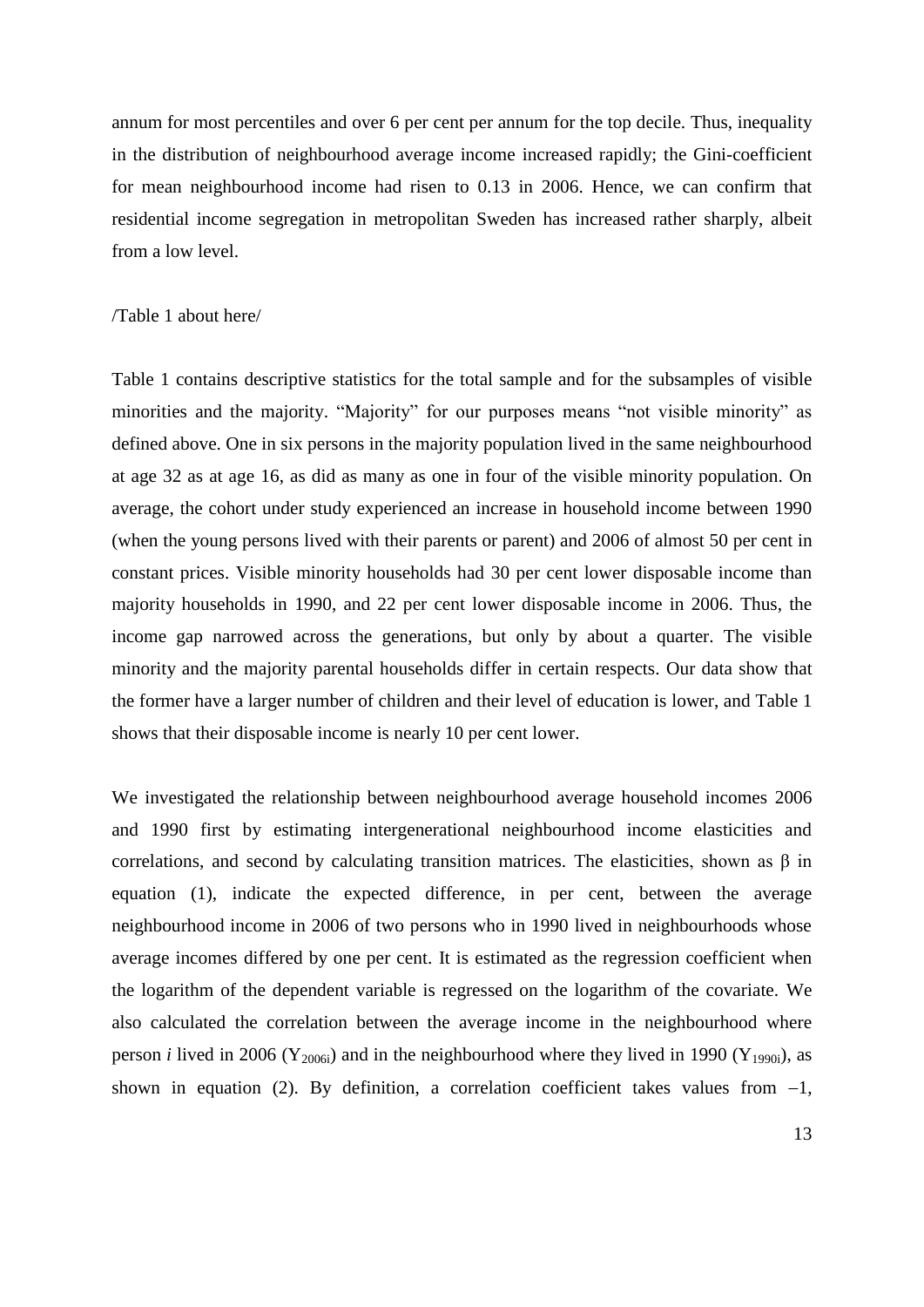indicating a perfect negative relationship, to  $+1$ , indicating a perfect positive relationship, while the value 0 means no relationship.

The correlation is equal to the elasticity multiplied by the ratio between the variances of  $Y_{1990}$ and  $Y_{2006}$  respectively ( $\sigma_{1990}$  and  $\sigma_{2006}$ ). As the dispersion of neighbourhood average income in 2006 was much larger than in 1990, the correlation coefficient will be smaller than the elasticity. We also made a simulation which assumed that all young adults had remained in the same neighbourhood in which they grew up, as a baseline against which to compare the actual intergenerational neighbourhood elasticity.

A person who grew up in a low income neighbourhood may remain there, or move back to it, because they do not have the option of moving to one which is better off, or preferences to be be close to family and friends. Therefore, as a sensitivity check, we also made separate estimates of the elasticity and correlation for a dataset consisting of persons who did not live in the same neighbourhood in 2006 as in 1990. As another comparison, we estimated intergenerational income elasticities at the household, instead of the neighbourhood level.

(1) 
$$
lnY_{2006i} = \alpha + \beta lnY_{1990i} + e_i
$$

$$
(2) \quad \rho = \beta \left( \frac{\hat{\sigma}_{1990}}{\hat{\sigma}_{2006}} \right)
$$

#### **6. Persistence of neighbourhood economic status**

#### / Table 2 about here/

The top panel of Table 2 shows intergenerational income elasticities and correlation coefficients for neighbourhood average disposable income for the pooled samples, and for each of the two sub-samples. The second panel shows the corresponding numbers derived from the analysis of household income. As expected, the elasticities are much larger than the correlation coefficients. The elasticity for neighbourhood average income estimated for our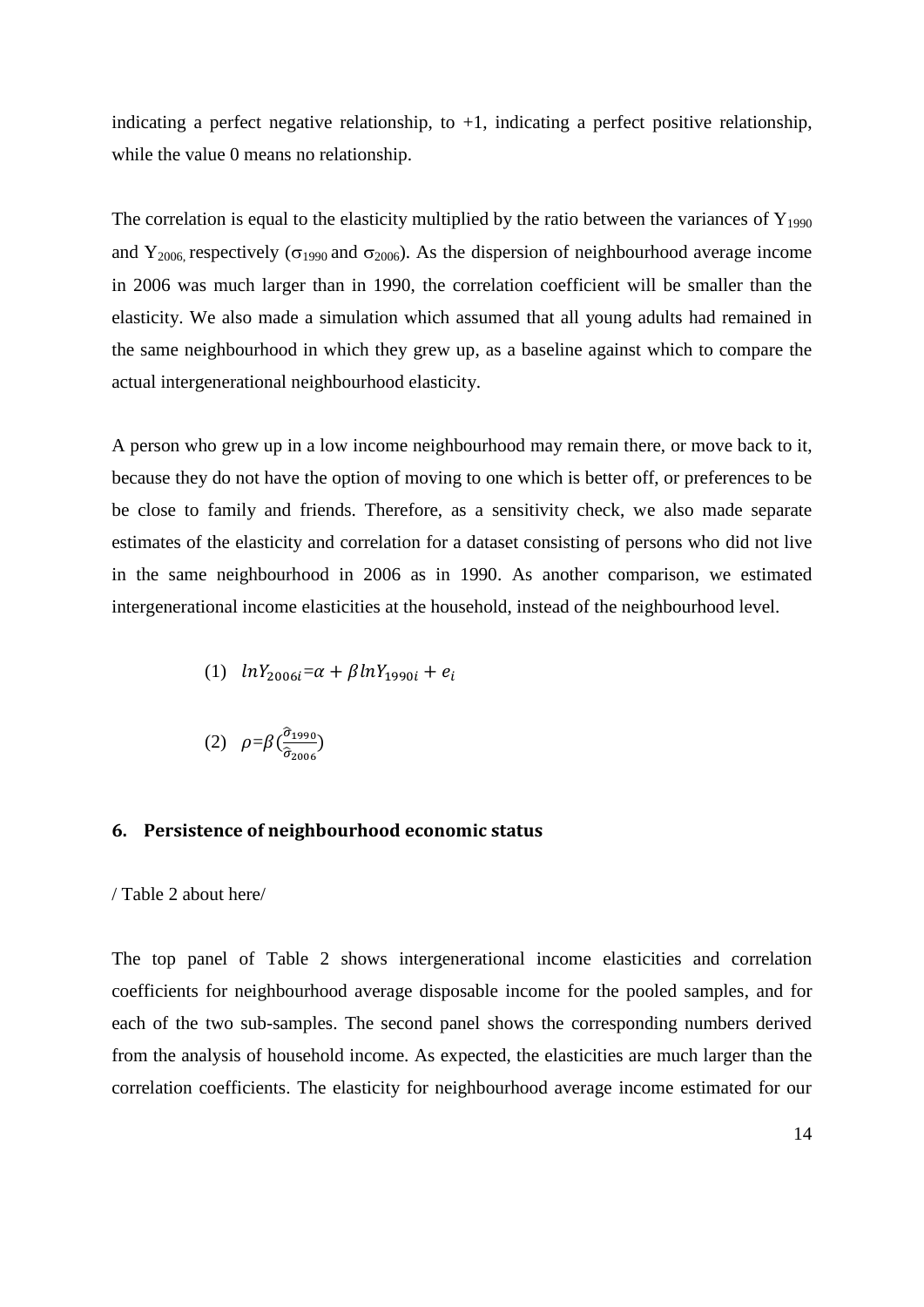entire sample is 1.03, much higher than the elasticity for household income of only 0.24. Such a high elasticity for neighbourhood average income implies the same expected difference in the logarithm of neighbourhood average income for persons when aged 32 as when aged 16. Another way of expressing this is to say that in our sample there was no convergence in average neighbourhood income from age 16 (when they lived with their parents) to age 32. In contrast, the difference in household income was reduced by as much as three quarters during the same period: a strong convergence. The corresponding correlation coefficients are 0.44 and 0.13. The third panel shows what the measures of association would have been if all young adults had remained in the neighbourhood in which they grew up. If this had been the case, and the dispersion in neighbourhood income had remained constant, the elasticity would have been equal to 1. But the simulation shows an elasticity of 2.33 income disparities between neighbourhoods had increased so much that, on average, the difference between the incomes in two persons' neighbourhoods would have more than doubled if they did not change neighbourhood.

To what extent is the elasticity reported in the first panel of Table 2 due to the fact that some young adults live in the same neighbourhood in 2006 as in 1990? To answer this question, we repeated the estimates but omitted from the analysis persons who lived in the same neighbourhood in both years. The coefficients and correlations reported in the fourth panel of Table 2 are lower than those reported in the first panel, but the difference is not dramatic. From this, it follows that wanting to live in the same neighbourhood is *not* a major mechanism behind the strong elasticities and correlations we found for the entire sample. Looking at the sub-samples of the majority and visible minorities, we find association in context across generations of a similar order of magnitude.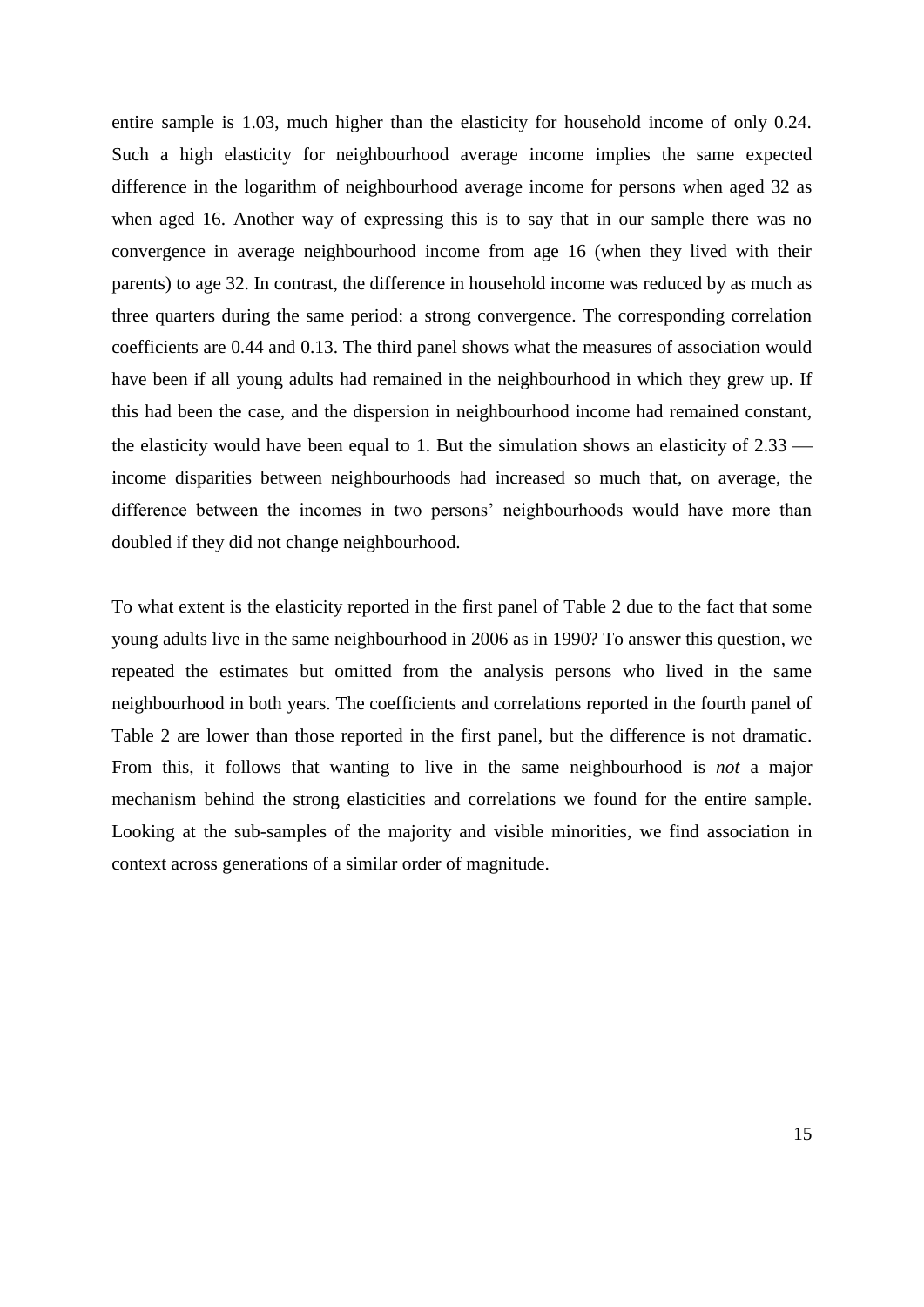#### /Table 3 about here/

Another way of measuring intergenerational association is through mobility matrices. Table 3 reports outflow values for each of the two sub-populations, where the sample of persons has been divided into quartiles (equally-sized classes) by neighbourhood average income as observed in each year.<sup>8</sup> As can be seen, there are large differences between the two subpopulations. Among visible minority persons, of the quarter who grew up in the poorest neighbourhoods in metropolitan Sweden, as many as 61 per cent lived in the lowest quarter of neighbourhood when they were aged 32, compared to only 35 per cent among those in the majority population who lived in the same neighbourhood category as teenagers. The proportion of downwardly mobile persons from the highest to the lowest quartile of neighbourhoods was 22 per cent among visible minorities, but only 8 per cent in the majority population. By contrast, out of those who lived in neighbourhoods in the top quarter of the distribution as teenagers, the proportion that also did so as adults is almost identical for the two sub-samples  $\frac{d}{dt}$  slightly less than half.

#### /Table 4 about here/

<u>.</u>

In Table 4, we present the intergenerational relationship in context by reporting cell percentages for the two populations. Thus, the numbers in each panel of the table add up to 100. Again, the differences between the two sub-populations are clearly visible. As many as 34 per cent of the visible minority population in Sweden were in the lowest quartile of the distribution both as teenagers and as adults, while the corresponding proportion in the

<sup>&</sup>lt;sup>8</sup> As neighbourhood income grew between 1990 and 2006, the boundaries between the quartiles, measured in real income, differ between the years.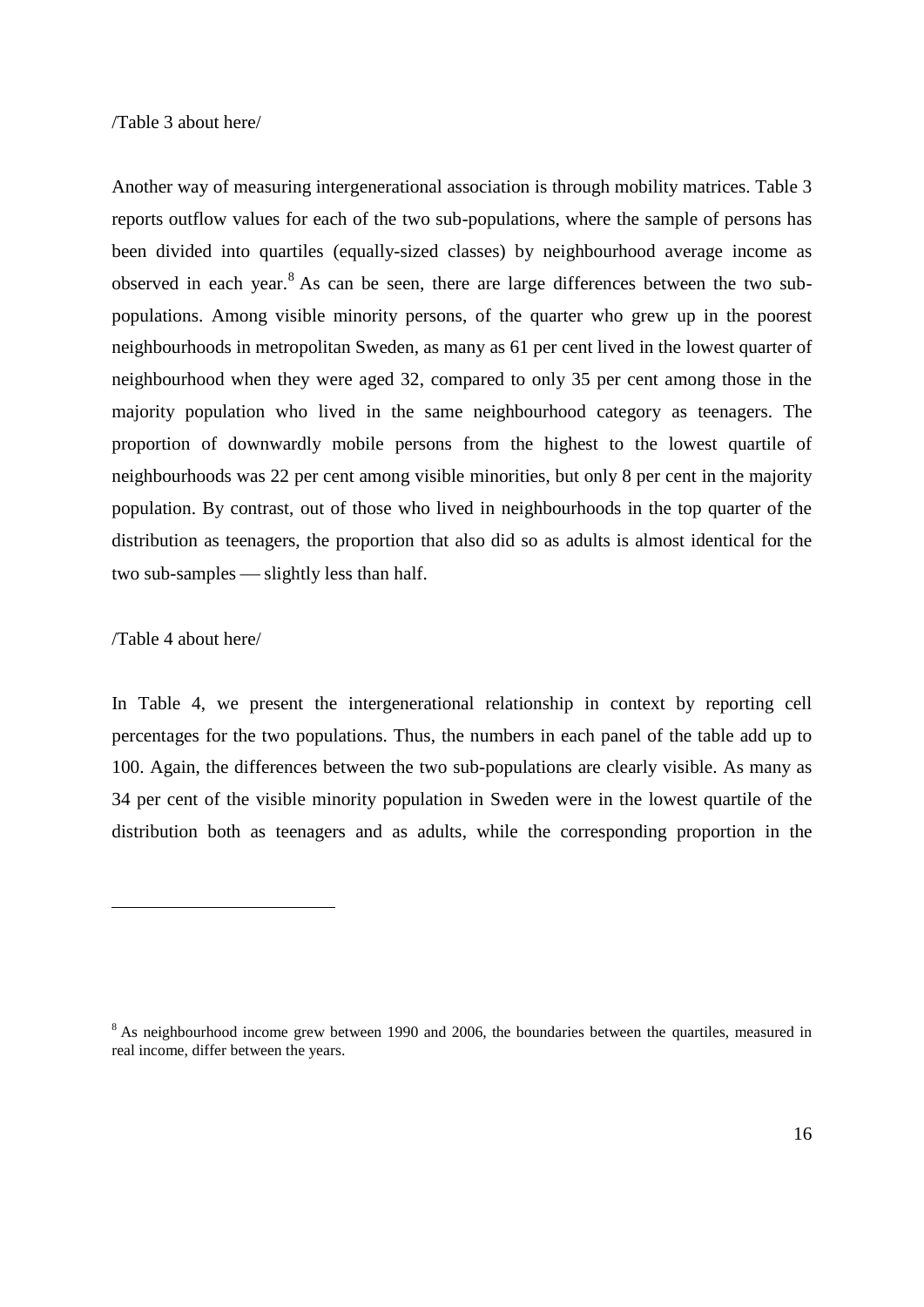majority population was only 7 per cent. Visible minorities are thus "stuck in place" for two generations to a much larger extent than the majority.<sup>9</sup>

#### **7. A comparison with the US**

1

How do the results from our study of metropolitan Sweden compare with those Sharkey (2008) obtained for the United States, using somewhat different definitions?<sup>10</sup> As is well known, there are large social and institutional differences between Sweden and the United States, which can be expected to lead to differences in results. For example, Sweden has more ambitious welfare programmes, free tuition at all levels of education and also higher taxes. Many empirical studies suggest that the distribution of household income is more equal in Sweden than in the United States (see, for example, Brandolini and Smeeding, 2009). All available evidence indicates greater intergenerational income mobility in Sweden than in the US (see Björklund and Jäntti, 1997, and Jäntti et al., 2006). The US has a disadvantaged African-American population, many of whom are descendants of persons who were originally brought to the country by force. African-Americans have lived in the US for

<sup>&</sup>lt;sup>9</sup> Following Sharkey (2008), we also studied to what extent the relationship between neighbourhood average incomes for the two generations remains, if potentially mediating variables are added to the intergenerational model in equation (1). We included both a number of covariates measured at the neighbourhood level in 1990 and variables referring to the household in which the young adult grew up, as well as a dummy for gender. We found that observed characteristics do not, in a statistical sense, explain why neighbourhood average income is so strongly associated across generations. This finding echoes what Sharkey reports from a similar exercise for the US.

 $10$  Sharkey (2008) worked with data for the entire US, whereas we concentrated on metropolitan Sweden. We used a definition of "neighbourhood" designed for research; Sharkey used census tracts. We had register data on 19,445 individuals belonging to a single birth cohort and observed these first when aged 16, and again when aged 32. Sharkey studied a sample of 4,464 persons when aged 18 and younger, and again when aged 26 and older.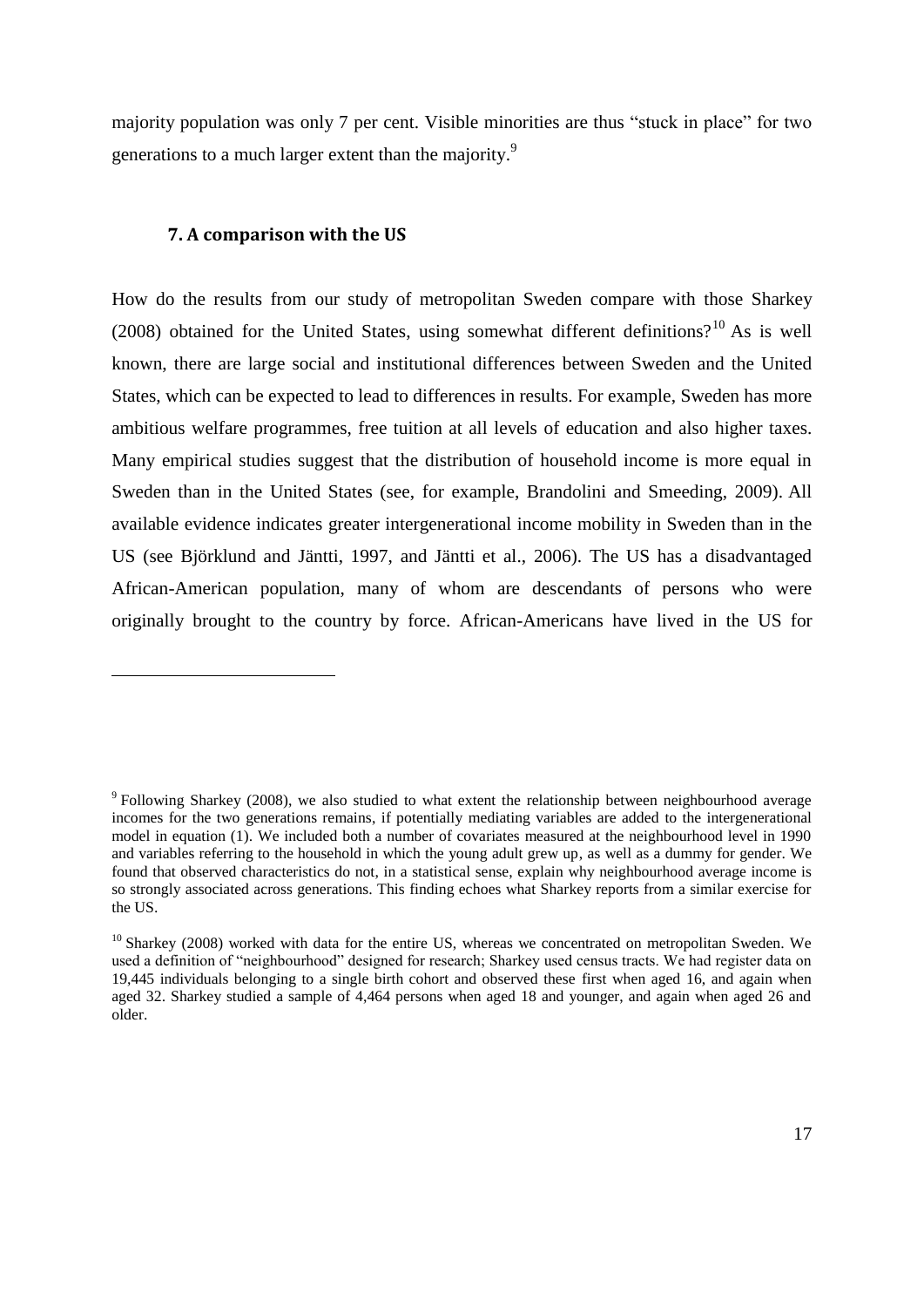centuries, while the population we define as visible minorities in Sweden is much more recent.

The intergenerational correlation of context of 0.64 reported by Sharkey (2008) for the US is so much higher than the 0.44 we found for metropolitan Sweden that it appears difficult to maintain that the difference is only caused by differences in how the studies were designed. Consistent with this, we can report that a lower proportion of the disadvantaged population in Sweden, the visible minorities, remained in the lowest quartile from one generation to the next. For Sweden the proportion was one-third, while Sharkey reported that 52 per cent of African-Americans in the United States remained in the lowest quartile for two generations. However, the 16 per cent of all majority persons who remained in the top quartile for two generations in Sweden is similar to the 18 per cent Sharkey reported for whites in the United States.

#### /Table 5 about here/

Quartiles at the bottom and top of the income distribution are rather broad income classes and there may be large differences within each. We, therefore, split the dataset into deciles and reported the results for the top and bottom deciles in Table 5, together with the corresponding results from Sharkey. Note the striking similarities between Sweden and the US with regard to the bottom decile of neighbourhoods. Slightly less than half of the visible minorities who grew up in the bottom decile of neighbourhoods in Sweden lived in a similar neighbourhood at age 32, while among African-Americans in the US the share is slightly above half. This can be contrasted with the majority population in Sweden, and whites in the US, who started off from the same position. Among them, 22 per cent in Sweden and 19 per cent in the US also lived in such a neighbourhood as adults.

Note, however, that a larger proportion of all African-Americans in the US compared to the visible minorities in metropolitan Sweden grew up in the poorest decile. Thus, while 25 per cent of all African-Americans in the US lived in the poorest decile for two generations, the corresponding number for visible minorities in Sweden was 19 per cent. Note also that very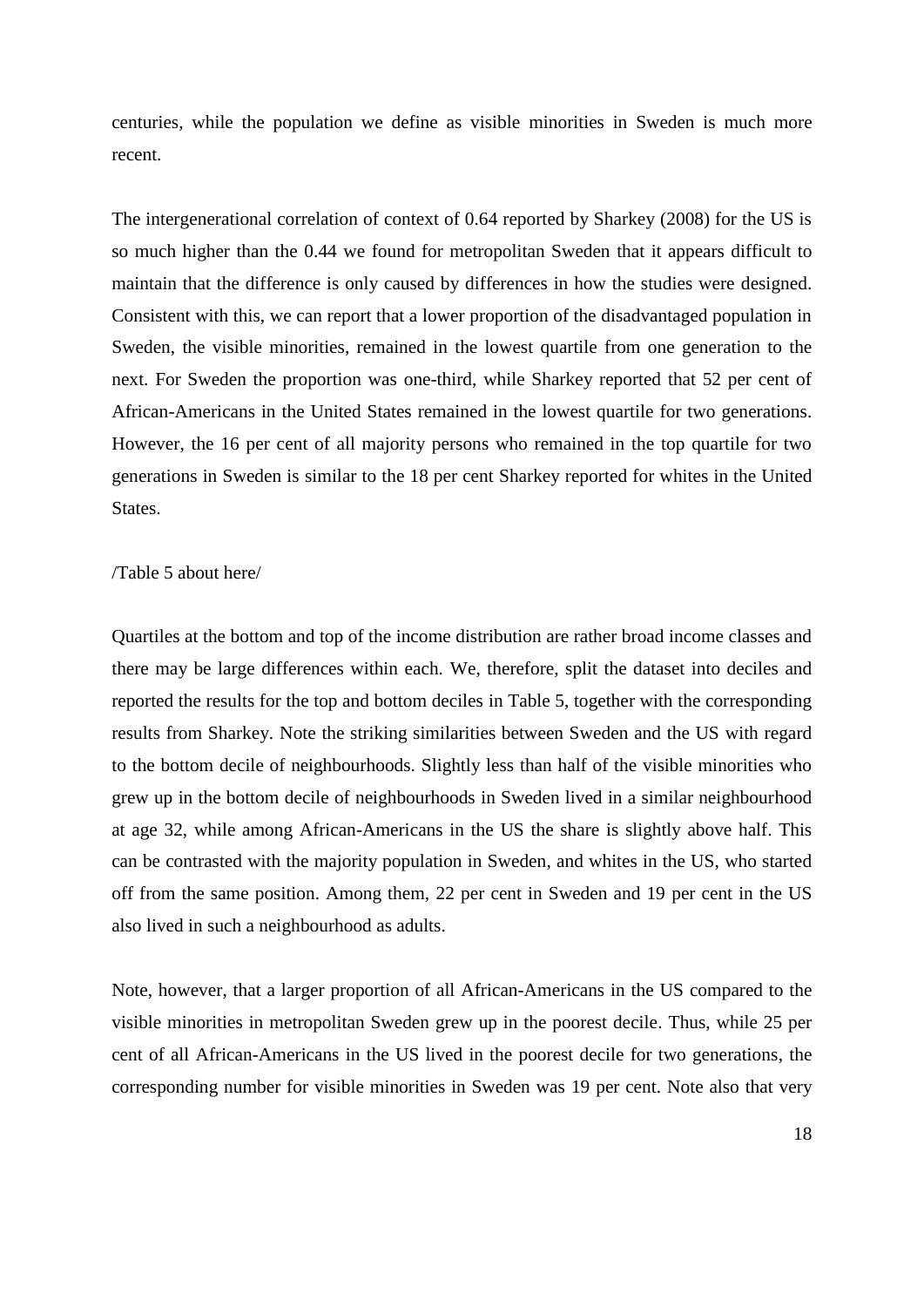small percentages of the majority population in Sweden and of whites in the US spent two generations in the poorest decile of neighbourhoods. Table 5 also indicates that intergenerational persistence in spatial context at the top of the distribution is higher among whites in the US sample than among the majority in the Swedish sample.

The comparison between Sweden and US has shown both similarities and differences. In both countries, minorities are "stuck in place", meaning that a relatively large percentage live in underprivileged neighbourhoods during both childhood and young adulthood. The overall degree of intergenerational persistence in context appears to be larger in the US than in Sweden, which is consistent with findings from cross-country comparisons in intergenerational individual earnings.

#### **8. Conclusions**

We claim that it is of interest to study intergenerational links, not only in status, class and income, but also in spatial context, that is, the neighbourhood in which the person lives. Therefore, in this study of metropolitan Sweden, we have related average neighbourhood income for persons born in 1974 at age 32, to average neighbourhood income when they were aged 16. During the period between 1990 and 2006, the distribution of income became more unequal, unemployment quadrupled, much of the previous housing policy was dismantled, the percentage of visible minorities increased dramatically and residential segregation increased very considerably. Among visible minorities, many experienced difficulties finding a job. Our study was based on register data for 19,445 individuals and we used a definition of "neighbourhood" that has been constructed for research purposes. Our results were compared with similar ones previously reported for the United States.

One of our key conclusions is that the relationship between the average incomes of the neighbourhoods in which a person lives when aged 32 and aged 16 is strong. The correlation between neighbourhood incomes in these two years was 0.44, which is more than three times greater than the correlation between household incomes. The intergenerational elasticity for context was high, at 1.03. This means that our sample experienced no convergence in average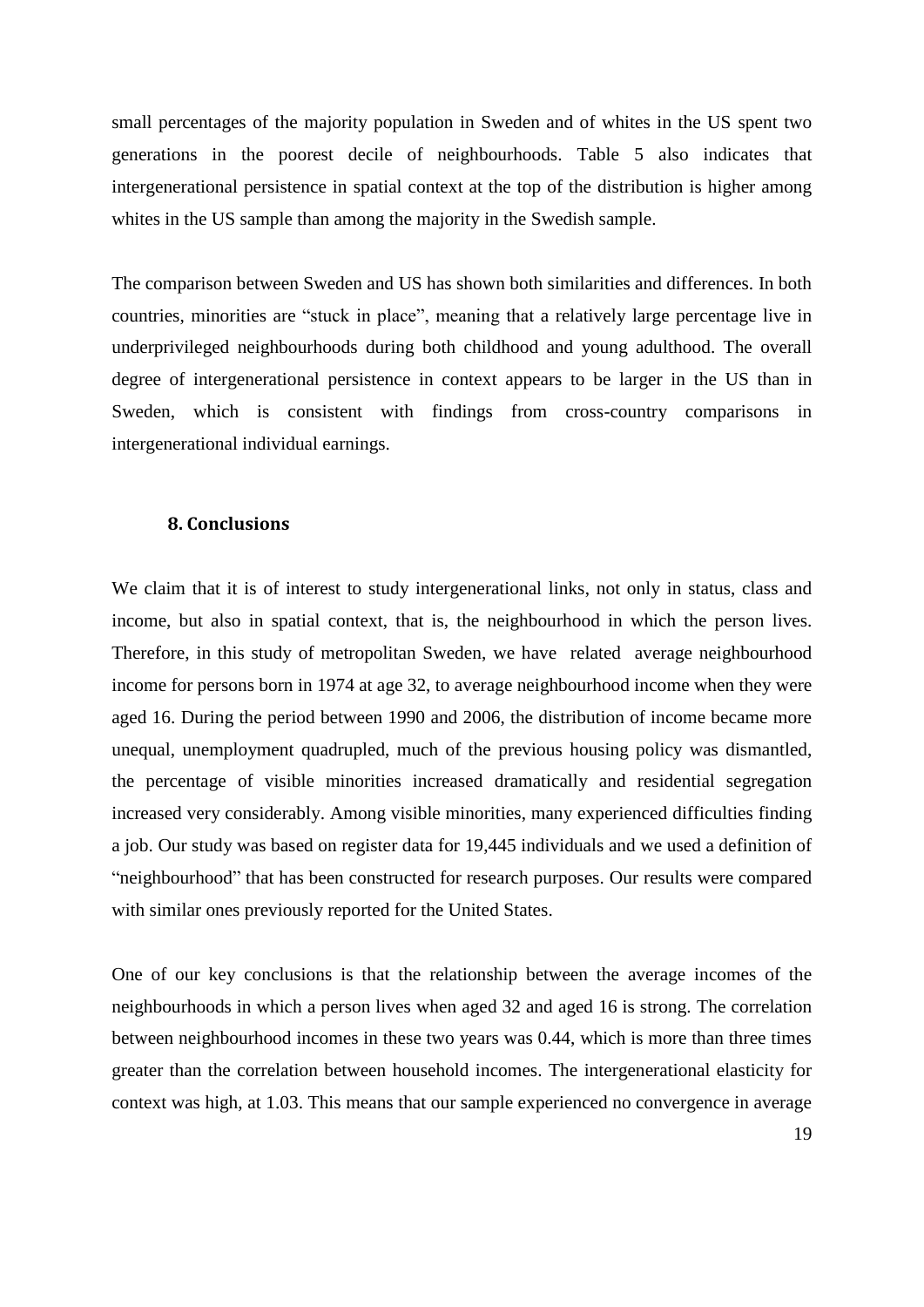neighbourhood income from age 16 (when they lived with their parents) to age 32. This should be understood against a background of rapidly increasing dispersion in average neighbourhood incomes in metropolitan Sweden between 1990 and 2006. We also found that most of the strength of intergenerational neighbourhood relationships remain strong, even when we exclude individuals who remained in the same neighbourhood.

Another key finding is that of large differences between visible minorities and the majority population in terms of the percentage of each that both grew up in underprivileged neighbourhoods and lived in such neighbourhoods as adults. Slightly more than half of the children of "visible minorities" grew up in the poorest quartile of neighbourhoods in metropolitan Sweden, and as many as 61 per cent of these remained in the poorest quartiles of neighbourhoods as adults. Thus, it appears that Sweden's visible minorities are to a large degree "stuck in place". If a person belongs to the majority population, the probability of leaving a neighbourhood with a low average household income is much higher.

Wacquant (2008) concludes that the African American "hyperghetto" and the marginalised neighbourhoods in Europe have some similarities, but also large differences in degrees of deprivation and historical, political and sociological contexts. Measured by the intergenerational income correlation, as well as by mobility matrices, the intergenerational persistency in a spatial context appears to be lower in metropolitan Sweden than in the United States. However, there is also a similarity between the two countries. The probability of leaving the decile of neighbourhoods with the lowest average incomes is nearly as low for visible minorities in Sweden as it is for African American people in the United States.

To the best of our knowledge, there have only been three previous studies on the degree of intergenerational relationship in spatial context and we hope that our results may stimulate more research, using the same or other kinds of framework. There appears to be good reason to undertake studies for countries other than Sweden and the United States, as well as to make cross-country comparisons. Younger cohorts can be investigated in order to find out if the intergenerational relationship in a spatial context has changed. Furthermore, there is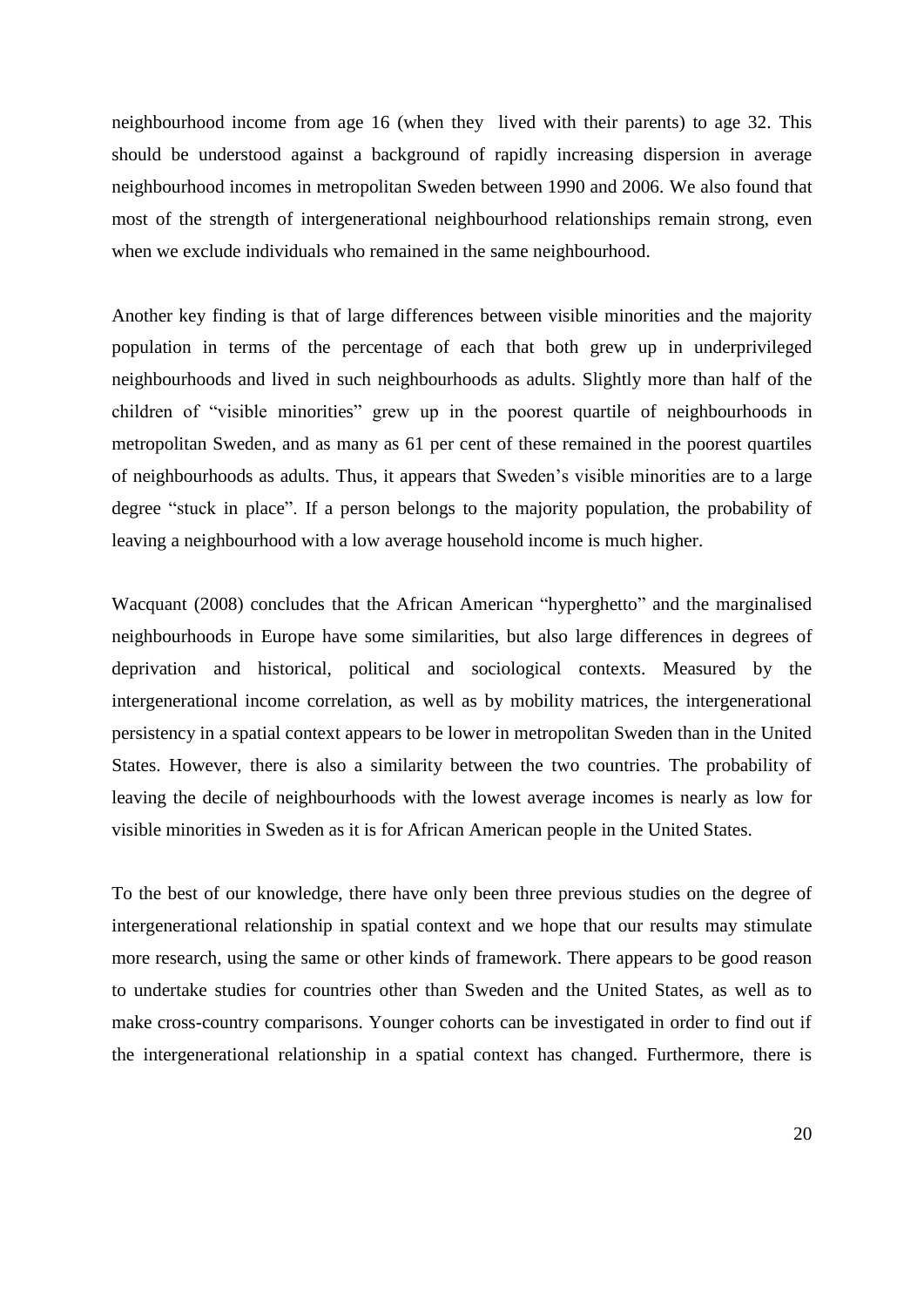reason to follow the cohort studied here later in life, in order to find out how the intergenerational relationship in a spatial context develops over their life cycles.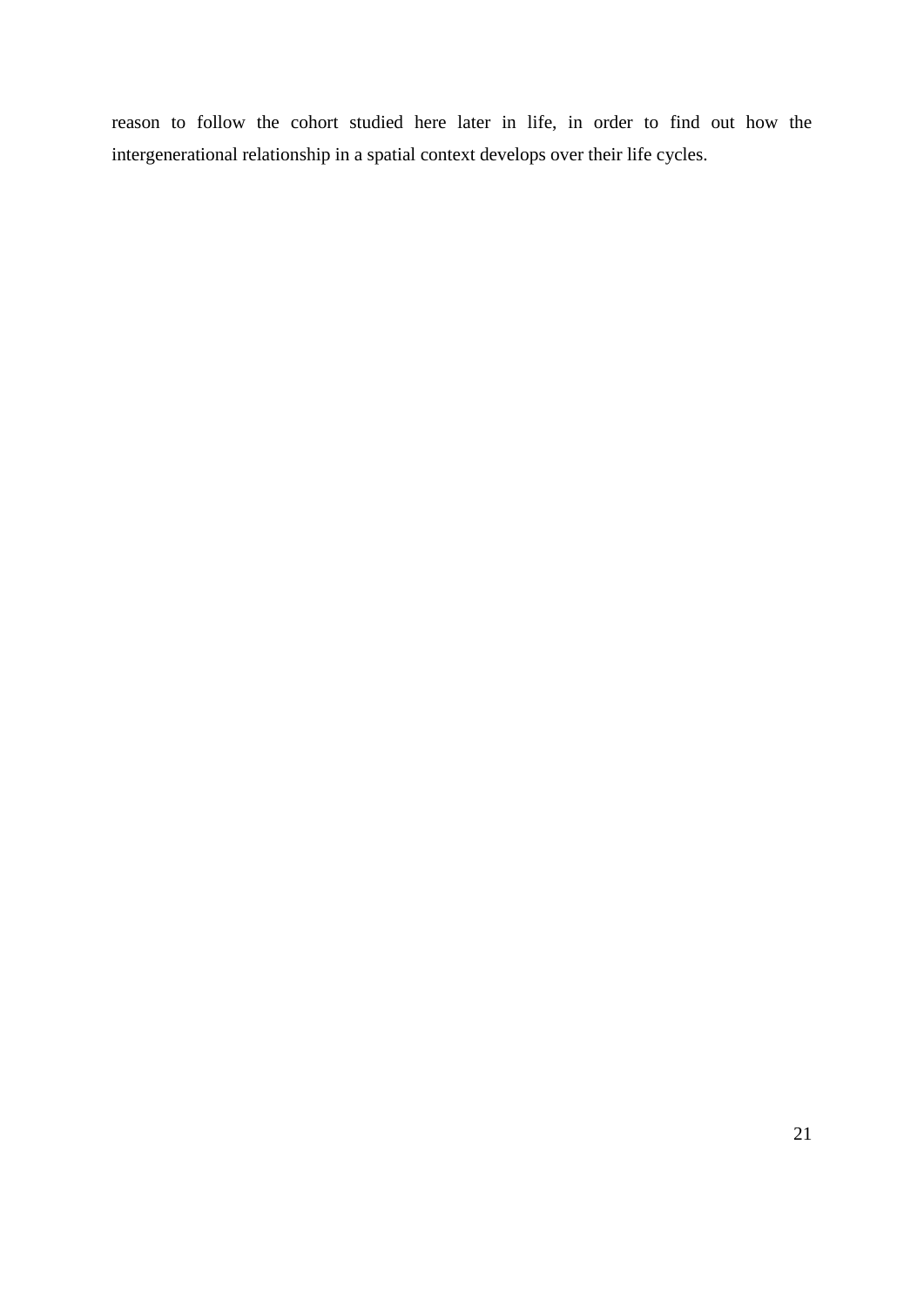### **References**

Ahmed, A. and Hammarstedt, (2008) "Discrimination in the Rental Housing Market: A Field Experiment on the Internet", Journal of Urban Economics, 64, 362-372.

Ahmed, A., Andersson, L. and Hammarstedt, M. (2010) "Can Discrimination in the Housing Market be Reduced by Increasing the Information about the Applicants?", Land Economics, 86, (1), 79-90.

Amcoff, J. (2012) "Hur fungerar SAMS-områdena i studier av grannskapseffekter? En studie av SAMS-områdenas homogenitet", (How well does SAMS work in studies of neighbourhood effects?"), Socialvetenskaplig Tidskrift, 19, 93-115.

Andersson, R. (2007) "Ethnic Residental Segregation and Integration Processes in Sweden" pages in Schönwälder, E. (Ed) Residental Segregation and Integration of Immigrants: Britain, the Netherlands and Sweden", Berlin: AKI Wissenchaftzentrum Berlin fuer Sozialforschung Nr SP 10 2007-602 available at <http://www.econstor.eu/obitstream/10419/49762/1/54626994X.pdf#page=63> Downloaded 20150818.

Andersson, R. and Magnusson Turner, L. (2014) "Segregation, gentrification, and residualisation. From public housing to market-driven housing allocation in inner-city Stockholm", International Journal of Housing Policy, 14, 3 – 29.

Beach, D. and Sernhede, O. (2011). From learning to labour to learning for marginality: School segregation and marginalisation in Swedish suburbs. British Journal of Sociology of Education, 32, 257–274.

Behtoui, A. (2004). "Unequal Opportunities for Young People with Immigrant Backgrounds in the Swedish Labour Market *"* Labour 18 (4): 633-660

Biterman, D. and Franzén, E. (2007). "Residential Segregation (Chapter 6)" in International Journal of Social Welfare, 16, Supplement 1, 127-162.

Biterman, D.; Gustafsson, B. ; Österberg, T. (2008). Economic and Ethnic Polarisation among Children in Sweden's Three Metropolitan Areas. Schmollers Jahrbuch. Journal of Applied Social Science Studies. 128 (1) s. 121 - 152.

Björklund, A. and Jäntti, M. (1997) "Intergenerational Income Mobility in Sweden Compared to the United States", American Economic Review, 87 (5), 1009 – 1018.

Blanden, J. (2013) "Cross-country Rankings of Intergenerational Mobility: A Comparison of Approaches from Economics and Sociology", Journal of Economic Surveys, 23, 38-73.

Brandolini, A. and Smeeding. T. (2009) "Income Inequality in Richer and OECD Countries", in Salverda, W., Nolan, B. and Smeeding, T. (Eds) (2009) The Oxford Handbook of Economic Inequality, Oxford: Oxford University Press.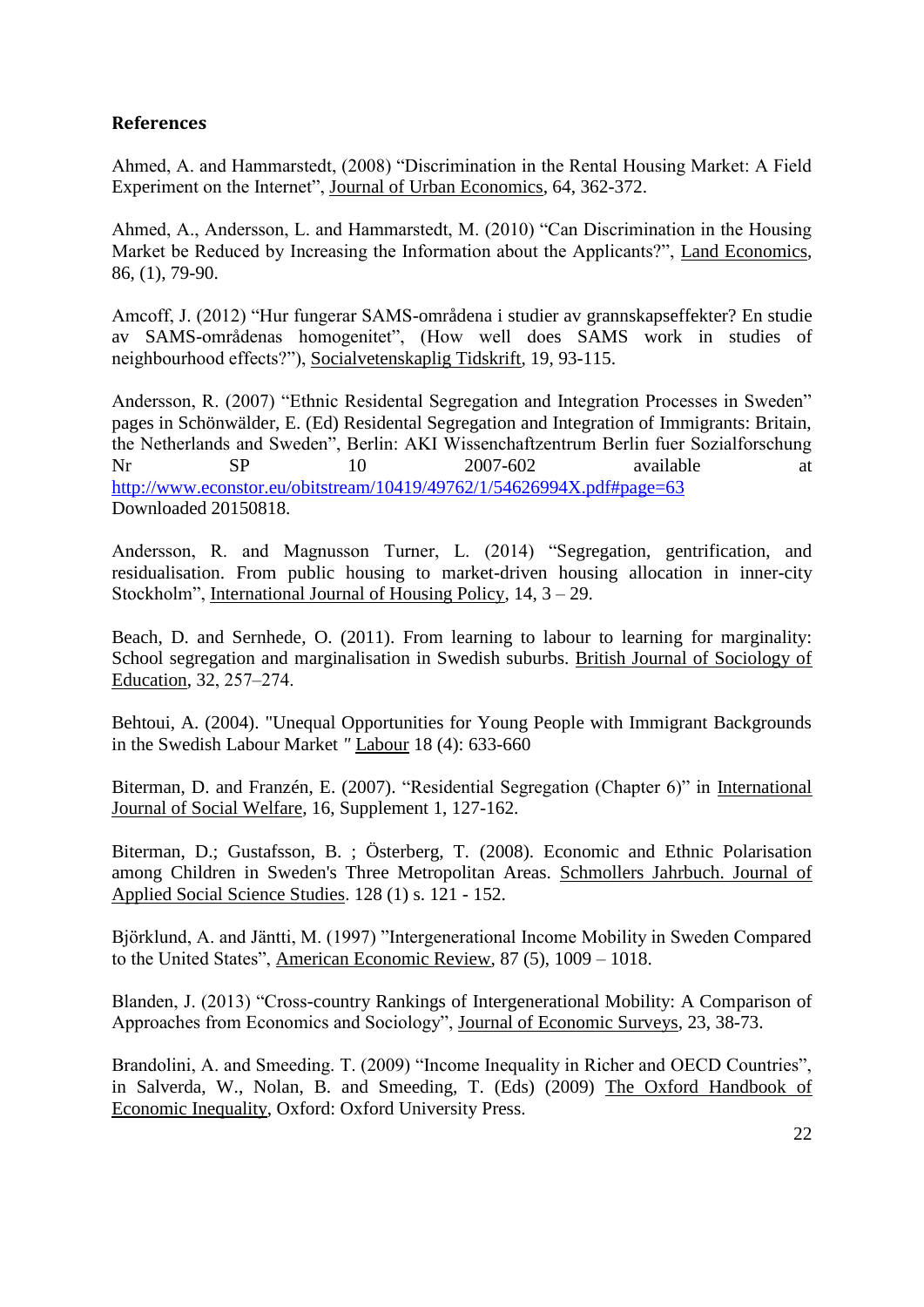Bråmå, Å (2008), "Dynamics of Ethnic Residential Segregation in Göteborg, Sweden, 1995 – 2000", Population, Space and Place,  $14$ ,  $101 - 117$ .

Carlsson, M. and Eriksson, J. (2014) "Discrimination in the Rental Market for Apartments", Journal of Housing Studies, 23, 41 – 54.

Delhey, J. and Newton, K. (2004) ["Social trust: Global pattern or nordic](https://www.econstor.eu/dspace/bitstream/10419/44134/1/394929810.pdf)  exceptionalism?" [WZB Discussion Paper SP I 2004-202,](https://www.econstor.eu/dspace/bitstream/10419/44134/1/394929810.pdf) WZB, Berlin

Domeij, D. and Flodén, M. (2010) "Inequality Trends in Sweden 1978 – 2004", Review of Economic Dynamics, 13, 179 – 208.

Fritzell, J., Bacchus Hertzman, J., Bäckman, O., Borg, I., Ferrarini, T. and Nelson, K. (2014) "Sweden: Increasing Income Inequality and Changing Social Relations" in Nolan, B. et al (Eds) Changing Inequalities and Social Implications in Rich Countries. Thirty Countries' Experiences, Oxford: Oxford University Press.

Galster, G. (2008) "Quantifying the Effects of Neighbourhood on Individuals: Challenges, Alternative Approaches, and Promising Directions", Schmollers Jahrbuch. Journal of Applied Social Sciences Studies, 128, 7 – 48.

Hedin, K., Clark, E., Lundholm, E and Malmberg, G. (2012) "Neoliberalization of Housing in Sweden: Gentrification, Filtering, and Social Polarization", Annals of the Association of American Geographers, 102, 443-463.

van Ham, M., Hedman, L., Manley, D. and Coulter, R. (2014) "Intergenerational Transmission of Neighbourhood Poverty in Sweden: An Innovative Analysis of Individual Neighbourhood Histories", Transactions of the Institute of British Geographers, 39 (4), 402- 414.

Hedman, L. (2013) "Moving Near Family? The Influence of Extended Family on Neighbourhood Choice in an Intra-urban Context", Population, Space and Place, 19, 32-45.

Jäntti, M., Bratsberg, B., Röed, K., Raaum, O., Naylor, R., Österbacka, E., Björklund, A. and Eriksson, T. (2006) "American Exceptionalism in a New Light: A Comparison of Intergenerational Earnings Mobility in the Nordic Countries, the United Kingdom and the United States", IZA Discussion Paper No. 1938.

Jäntti, M. and Jenkins, S. P. (2015) "Income Mobility", in Atkinson, A. and Bourguignon, F. (Eds) Handbook of Income Distribution,, Volume 2. Amsterdam: Elsevier.

Katz, K. and Österberg, T. (2013) Wages of childhood immigrants in Sweden – education, returns to education and overeducation. IFAU Working Paper 2013:8. Uppsala.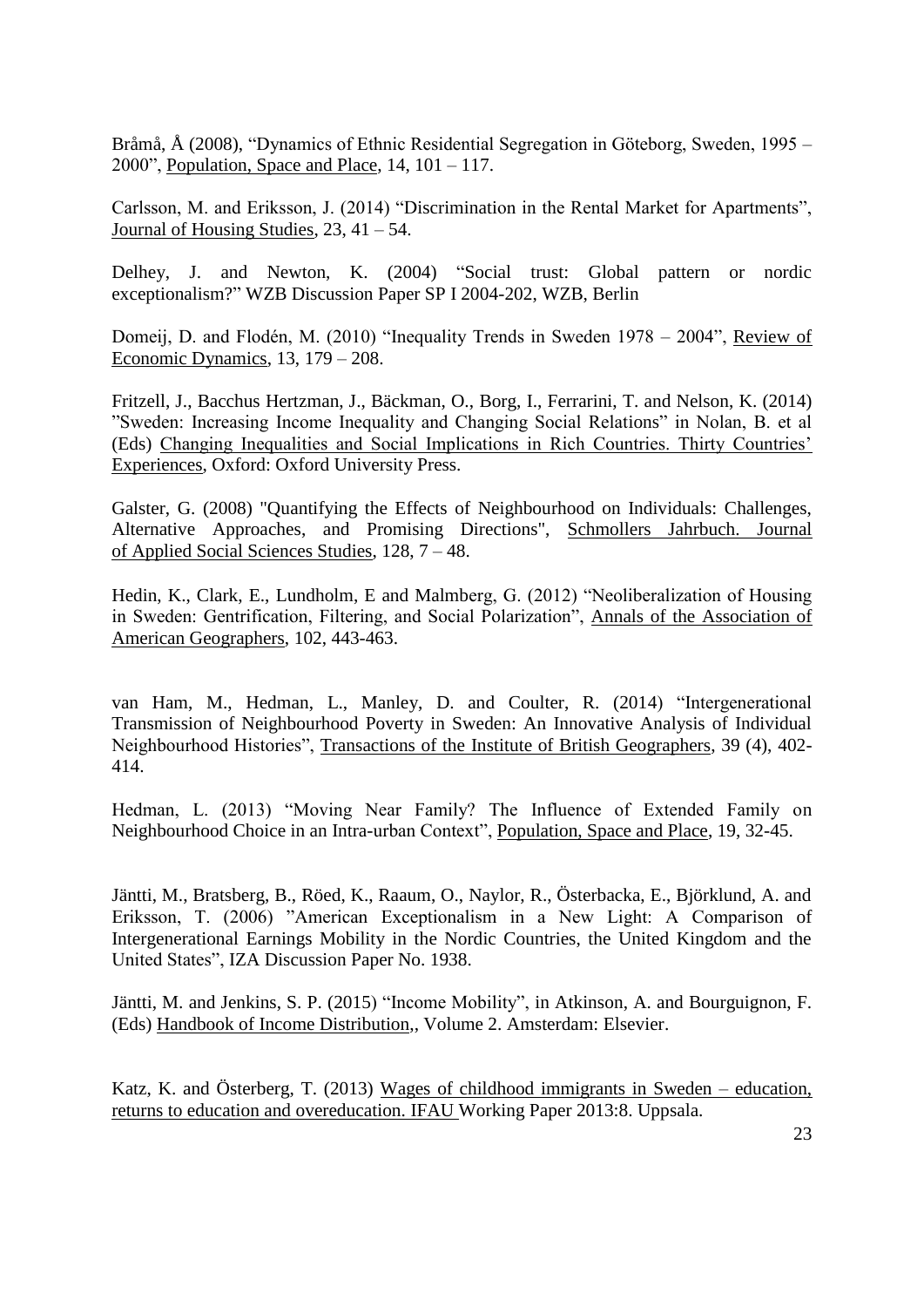Malmberg, B., Anderson, E. and Öst, J. (2013) "Segregation and Urban Unrest in Sweden", Urban Geography, 34 (7), 1031 – 1046.

Marschall, M. and Stolle, D. (2004) "Race and the city: Neighbourhood Context and the development of generalized trust", Political Behavior, 26:2, 125-153

Ministry of Finace (1998) "Utveckling och rättvisa – En politik för storstaden på 2000-talet". Prop 1997/98:165. Available at: [http://www.regeringen.se/contentassets/805a982b8ffd4327b4027a64075e1f19/-utveckling](http://www.regeringen.se/contentassets/805a982b8ffd4327b4027a64075e1f19/-utveckling-och-rattvisa---en-politik-for-storstaden-pa-2000-talet)[och-rattvisa---en-politik-for-storstaden-pa-2000-talet](http://www.regeringen.se/contentassets/805a982b8ffd4327b4027a64075e1f19/-utveckling-och-rattvisa---en-politik-for-storstaden-pa-2000-talet) Downloaded 20151103.

National Board of Health and Welfare (2010) Social Rapport 2010, Stockholm.

Organisation of Economic Co-operation and Development (2012) Settling In: OECD Indicators of Immigrant Integration 2012. Paris.

Öst, C. E. (2012) "Parental Wealth and First-time Homeownership: A Cohort Study of Family Background and Young Adults' Housing Situation in Sweden", Urban Studies, 49, 2137-2152.

Roemer, J. E. (2004) "Equal Opportunities and Intergenerational Mobility: Going Beyond Intergenerational Transition Matrices" in Corak, M. (Ed) Generational Income Mobility In North America and the United States, Cambridge: Cambridge University Press.

Roine, J. and Waldenström, D. (2012) "On the Role of Capital Gains in Swedish Income Inequality", Review of Income and Wealth, 58, 569-587.

Rooth, D. and Ekberg, J. (2003) "Unemployment and Earnings for Second Generation Immigrants in Sweden: Ethnic Background and Parent Composition *"* Journal of Population Economics 16 (4): 787-814.

Schröder, L. (2007) "From Problematic Objects to Resourceful Subjects: An Overview of Immigrant-Native Labour Market Gaps from a Policy Perspective", Swedish Economic Policy Review 14 (1), 7-31.

Scarpa, S. (2015) "The Impact of Income Inequality on Economic Segregation: The Case of Malmö, 1991-2010.", Urban Studies, 52, 906 – 922.

Sharkey, P. (2008) "The Intergenerational Transmission of Context", American Journal of Sociology, 113, 931-69.

Sharkey, P. (2013) Stuck in Place. Urban Neighborhoods and the End of Progress toward Racial Equality, Chicago: Chicago University Press.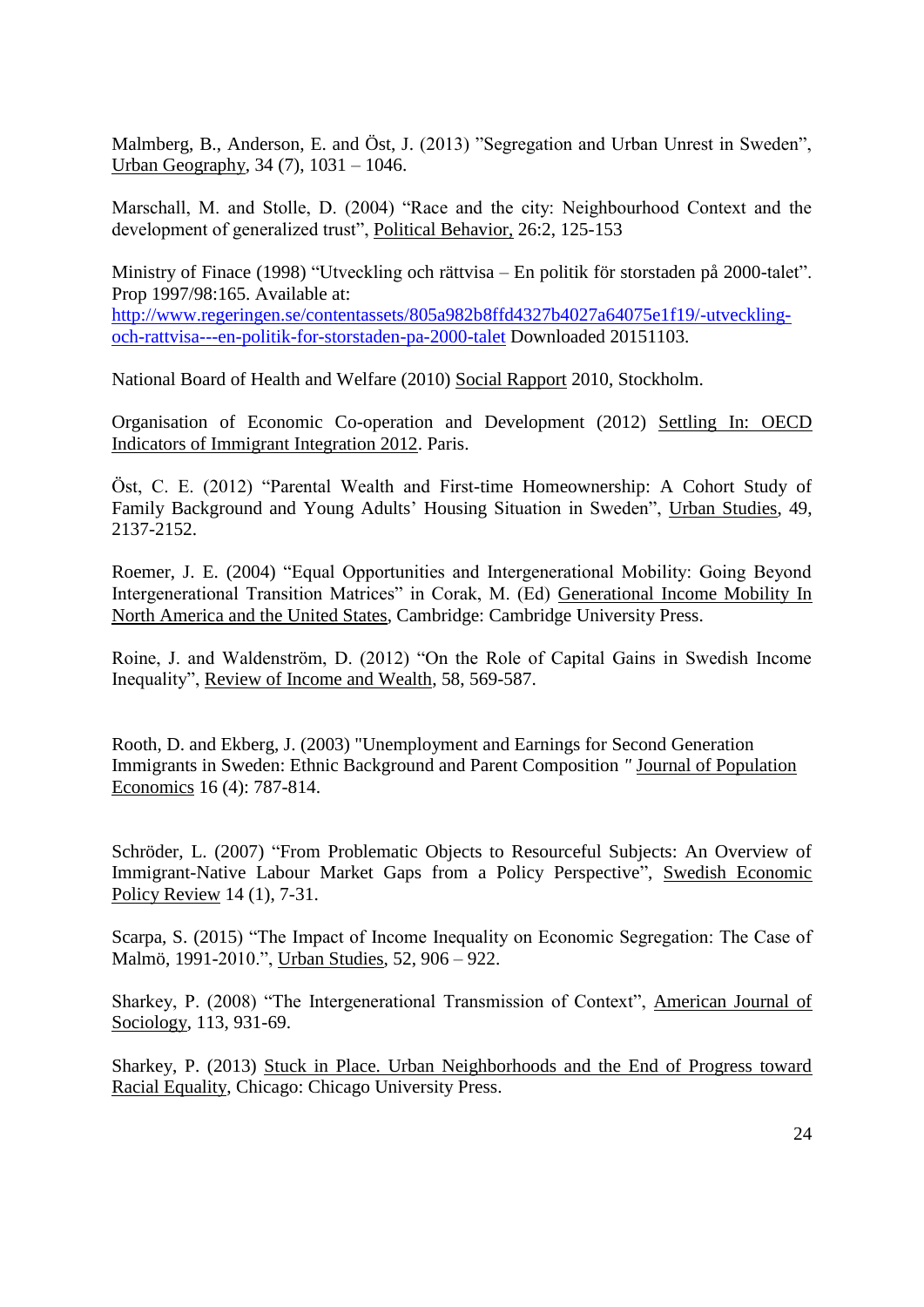Statistics Sweden (2007) [http://www.scb.se/sv\\_/Hitta-statistik/Statistik-efter](http://www.scb.se/sv_/Hitta-statistik/Statistik-efter-amne/Befolkning/Befolkningenssammansattning/Befolkningsstatistik/25788/25795/Behallare-for-Press/Pappa-tre-ar-aldre-an-mamma/)[amne/Befolkning/Befolkningenssammansattning/Befolkningsstatistik/25788/25795/Behallare](http://www.scb.se/sv_/Hitta-statistik/Statistik-efter-amne/Befolkning/Befolkningenssammansattning/Befolkningsstatistik/25788/25795/Behallare-for-Press/Pappa-tre-ar-aldre-an-mamma/) [-for-Press/Pappa-tre-ar-aldre-an-mamma/.](http://www.scb.se/sv_/Hitta-statistik/Statistik-efter-amne/Befolkning/Befolkningenssammansattning/Befolkningsstatistik/25788/25795/Behallare-for-Press/Pappa-tre-ar-aldre-an-mamma/) Accessed 20151029

Statistics Sweden (2011) Longitudinell integrationsdatabas för Sjukförsäkrings- och Arbetsmarknadsstudier (LISA) 1990-2009, (Integrated database for labour market reserach) Series Background Facts Labour and Education Statistics 2011:4. Örebro.

Statistics Sweden (2015a) På egna ben. En beskrivning av ungas flytt från föräldrahemmet. Demografiska Rapporter, Rapport 2015:3, Statistics Sweden. Stockholm. Statistics Sweden (2015b) [http://www.scb.se/statistik/\\_publikationer/BE0101\\_2006A01\\_BR\\_11\\_BE0107TAB.pdf.](http://www.scb.se/statistik/_publikationer/BE0101_2006A01_BR_11_BE0107TAB.pdf) Accessed 20151029

Uslaner, E. (2010) "Segregation, mistrust and minorities", Ethnicities, 10:4, 415-434

Vartanian, T., Walker Buck, P., Gleason, P. (2007), Intergenerational Neighborhood-Type Mobility: Examining Differences between Blacks and Whites", Housing Studies, 22, 833- 856.

Wacquant, L. (2008). Urban Outcasts. A Comparative Sociology of Advanced Marginality. Cambridge: Policy Press.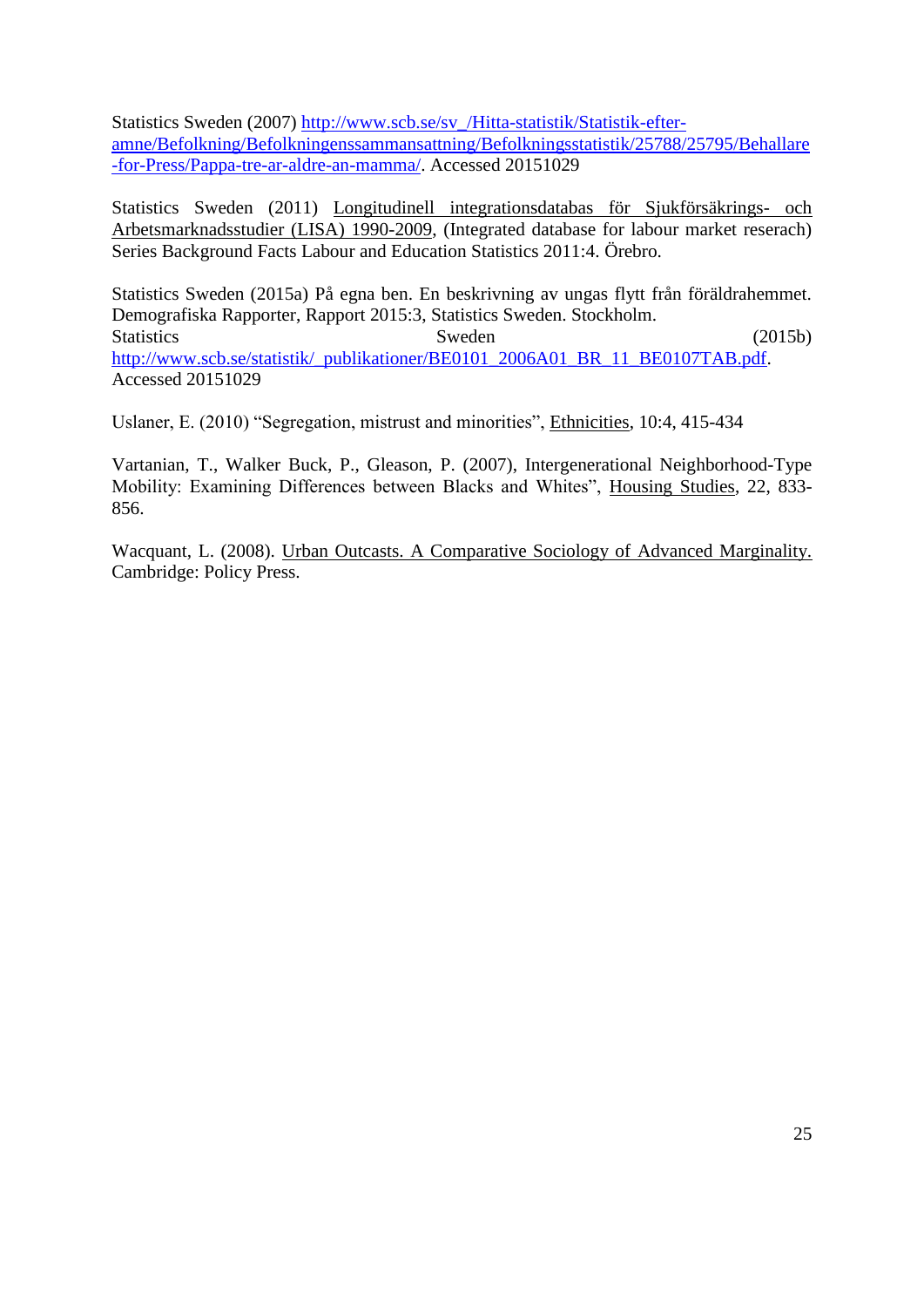### **Figure 1.**

**Mean neighbourhood income by percentiles 1990 and 2006**

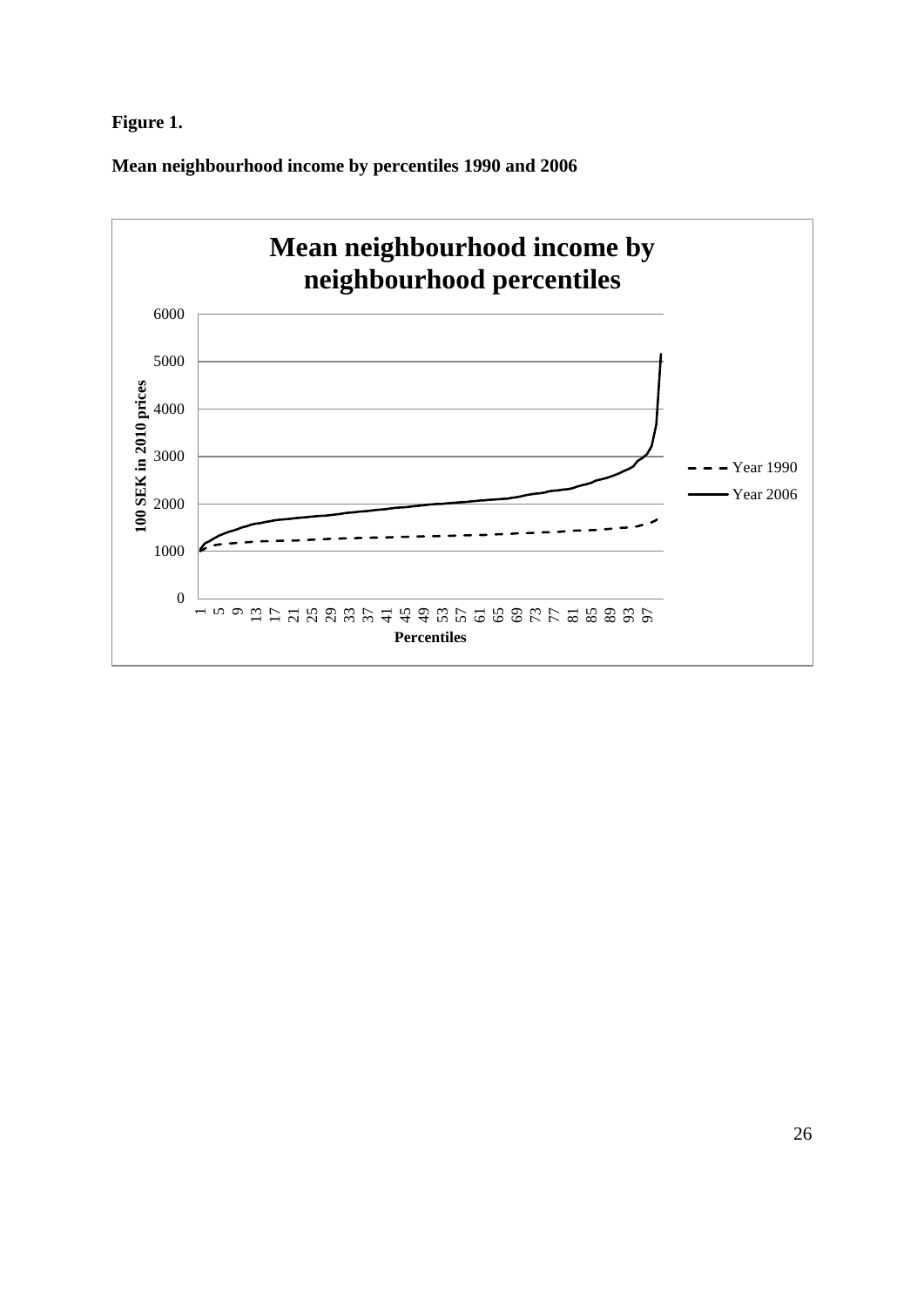#### **Table 1**

## **Descriptive statistics**

| <b>Variable</b>                            | All     |         | Majority |         | <b>Visible</b> |          |
|--------------------------------------------|---------|---------|----------|---------|----------------|----------|
|                                            |         |         |          |         | minority       |          |
|                                            | Mean    | std     | Mean     | std     | Mean           | std      |
| Neighbourhood mean disposable income       | 209 731 | 57 347  | 212 306  | 57 4 20 | 180 077        | 47 298   |
| in 2006                                    |         |         |          |         |                |          |
| Neighbourhood mean disposable income       | 134 445 | 13 3 25 | 135 460  | 12 862  | 122 756        | 12 9 9 0 |
| in 1990                                    |         |         |          |         |                |          |
| Neighbourhood mean disposable income       | 207 643 | 61 425  | 211748   | 61 064  | 160 393        | 43 096   |
| in 2006, if same neighbourhood as in 1990  |         |         |          |         |                |          |
| Household disposable income in 1990        | 117 099 | 55 939  | 119 939  | 56 834  | 84 402         | 28 3 91  |
| Household disposable income in 2006        | 169 363 | 147 086 | 172 452  | 150 346 | 133 795        | 95 398   |
|                                            |         |         |          |         |                |          |
| Logarithm<br>neighbourhood<br>of<br>mean   | 7.62    | 0.23    | 7.63     | 0.22    | 7.46           | 0.25     |
| disposable income in 2006                  |         |         |          |         |                |          |
| neighbourhood<br>Logarithm<br>of<br>mean   | 7.20    | 0.10    | 7.21     | 0.09    | 7.11           | 0.11     |
| disposable income in 1990                  |         |         |          |         |                |          |
| Logarithm<br>of<br>household<br>disposable | 7.00    | 0.36    | 7.03     | 0.34    | 6.67           | 0.41     |
| income in 1990                             |         |         |          |         |                |          |
| Logarithm<br>household<br>disposable<br>of | 7.25    | 0.65    | 7.27     | 0.64    | 7.00           | 0.71     |
| income in 2006                             |         |         |          |         |                |          |
| Logarithm<br>neighbourhood<br>of<br>mean   | 7.60    | 0.26    | 7.63     | 0.24    | 7.35           | 0.24     |
| disposable income in 2006, if same         |         |         |          |         |                |          |
| neighbourhood as in 1990                   |         |         |          |         |                |          |
| Living in the same neighbourhood in 1990   | 0.17    | 0.38    | 0.16     | 0.37    | 0.26           | 0.44     |
| and 2006                                   |         |         |          |         |                |          |

Source: Authors' calculations from LISA with neighbourhood definitions added.

\*PBB=Price base amount (about 42 400 SEK in 2010)

Note: Disposable income is measured in constant (2010) prices.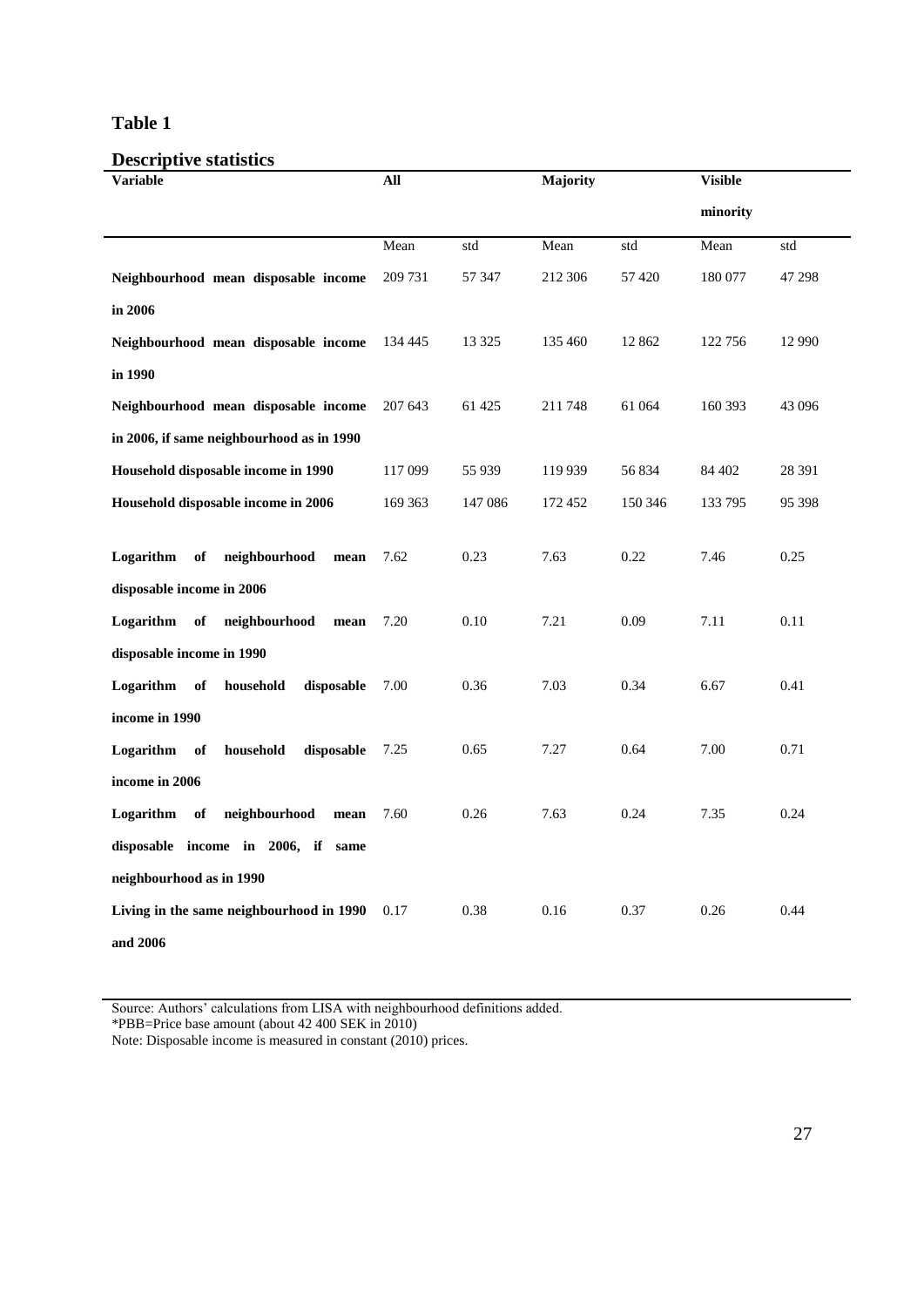### **Table 2**

## **Intergenerational income elasticities and correlations**

|                                                                                     | <b>Intercept</b> | std   | <b>Regression</b><br>coefficients | std   | $\mathbf{R}^2$ | Correlation<br>coefficients | Number of<br>observatio<br>ns |
|-------------------------------------------------------------------------------------|------------------|-------|-----------------------------------|-------|----------------|-----------------------------|-------------------------------|
| Neighbourhood disposable income                                                     |                  |       |                                   |       |                |                             |                               |
| All                                                                                 | $0.236*$         | 0.107 | $1.026***$                        | 0.015 | 0.197          | $0.444***$                  | 19 4 45                       |
| Majority                                                                            | $0.617***$       | 0.116 | $0.974***$                        | 0.016 | 0.171          | $0.413***$                  | 17891                         |
| Visible minority                                                                    | 0.701            | 0.384 | $0.952***$                        | 0.054 | 0.166          | $0.408***$                  | 1 5 5 4                       |
| Household disposable income                                                         |                  |       |                                   |       |                |                             |                               |
| All                                                                                 | 5.566***         | 0.090 | $0.240***$                        | 0.013 | 0.018          | $0.133***$                  | 19 4 45                       |
| Majority                                                                            | 5.921***         | 0.099 | $0.192***$                        | 0.014 | 0.010          | $0.102***$                  | 17891                         |
| Visible minority                                                                    | 5.348***         | 0.290 | $0.247***$                        | 0.043 | 0.020          | $0.143***$                  | 1 5 5 4                       |
| Simulation assuming that all individuals lived in the same neighbourhood 2006 as in |                  |       |                                   |       |                |                             |                               |
| 1990                                                                                |                  |       |                                   |       |                |                             |                               |
| All                                                                                 | $-9.197***$      | 0.058 | $2.334***$                        | 0.008 | 0.809          | $0.899***$                  | 19 4 45                       |
| Majority                                                                            | $-9.062***$      | 0.065 | $2.316***$                        | 0.009 | 0.788          | $0.888***$                  | 17891                         |
| Visible minority                                                                    | $-7.850***$      | 0.151 | $2.139***$                        | 0.021 | 0.867          | $0.931***$                  | 1 5 5 4                       |
| Estimates based on the subset of those who have changed neighbourhood               |                  |       |                                   |       |                |                             |                               |
| All                                                                                 | 1.886***         | 0.119 | $0.798***$                        | 0.016 | 0.126          | $0.354***$                  | 16431                         |
| Majority                                                                            | 2.081***         | 0.128 | $0.771***$                        | 0.018 | 0.111          | $0.333***$                  | 15 15 1                       |
| Visible minority                                                                    | 2.798***         | 0.441 | $0.663***$                        | 0.062 | 0.087          | $0.296***$                  | 1 1 9 0                       |

Source: Authors' estimates from LISA with neighbourhood definitions added. \*\*\*  $p < 0.01$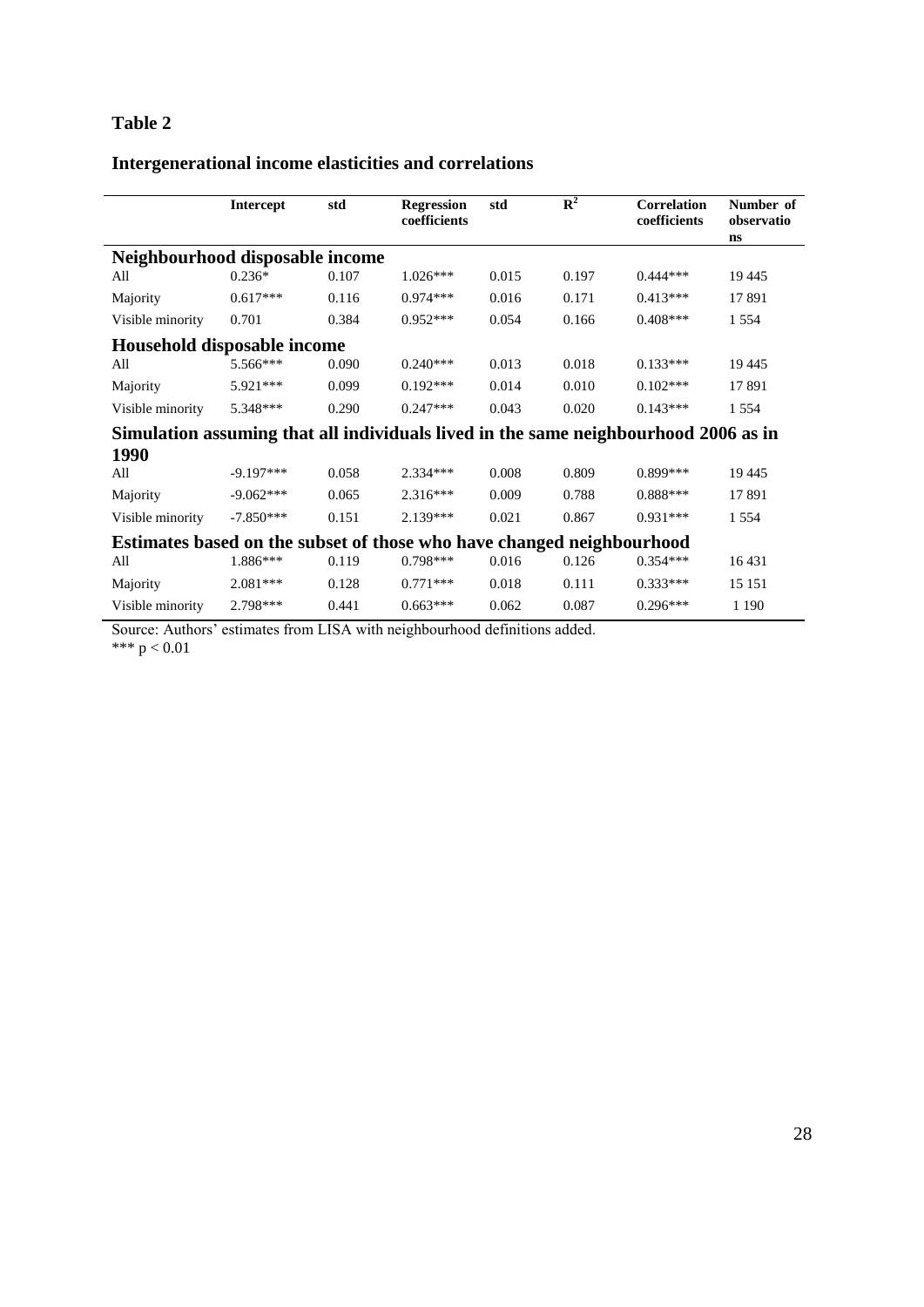#### **Table 3**

**Percentage living in a certain neighbourhood quartile as an adult, given the neighbourhood quartile as a teenager. Row percentages.**

|                           |               |        | DESTINATION QUARTILES |     |              |
|---------------------------|---------------|--------|-----------------------|-----|--------------|
| <b>ORIGIN QUARTILES</b>   |               |        |                       |     |              |
| <b>Visible minorities</b> | <b>Bottom</b> | Second | Third                 | Top | Number of    |
|                           |               |        |                       |     | observations |
| <b>Bottom</b>             | 61            | 17     | 14                    | 8   | 876          |
| <b>Second</b>             | 39            | 27     | 19                    | 15  | 364          |
| <b>Third</b>              | 24            | 22     | 37                    | 17  | 188          |
| <b>Top</b>                | $22\,$        | 15     | 17                    | 46  | 126          |
|                           |               |        |                       |     |              |
| Majority                  | <b>Bottom</b> | Second | Third                 | Top |              |
| <b>Bottom</b>             | 35            | 31     | 22                    | 12  | 3 4 6 3      |
| <b>Second</b>             | $22\,$        | 34     | 27                    | 17  | 4 1 2 5      |
| <b>Third</b>              | 15            | 24     | 36                    | 26  | 4 3 9 2      |
| <b>Top</b>                | 8             | 14     | 29                    | 49  | 5911         |

Mean neighbourhood income in different quartiles in 2010 prices (standard errors in brackets)

| <b>Ouartiles</b> |                 | Mean neighbourhood income Mean neighbourhood income |  |  |
|------------------|-----------------|-----------------------------------------------------|--|--|
|                  | per individual  | per individual                                      |  |  |
|                  | 1990            | 2006                                                |  |  |
|                  | 117 890 (6 402) | 154 715 (16 932)                                    |  |  |
| 2                | 128 727 (1 993) | 185 977 (7 170)                                     |  |  |
| 3                | 135 878 (2.470) | 209 354 (7 481)                                     |  |  |
|                  | 149 508 (9 225) | 271 967 (71 120)                                    |  |  |

Source: Authors' calculations from LISA with neighbourhood definitions added.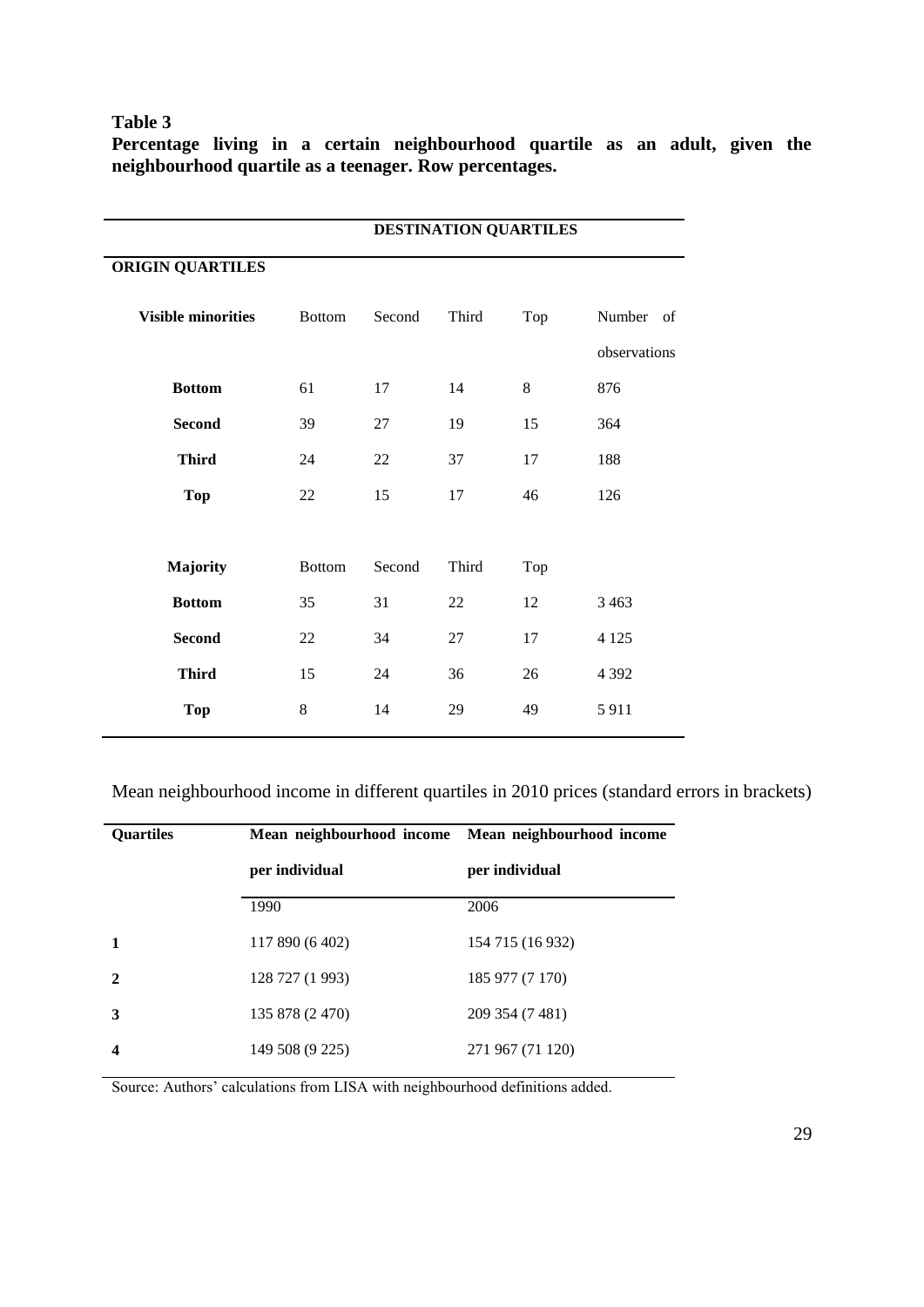#### **Table 4.**

**Percentage living in a given neighbourhood quartile as child and adult. Cell percentages.**

|                           |                | <b>DESTINATION QUARTILES</b> |                |                |
|---------------------------|----------------|------------------------------|----------------|----------------|
| <b>ORIGIN QUARTILES</b>   |                |                              |                |                |
| <b>Visible minorities</b> | <b>Bottom</b>  | Second                       | Third          | Top            |
| <b>Bottom</b>             | 34             | 10                           | 8              | 5              |
| <b>Second</b>             | 9              | 6                            | $\overline{4}$ | 3              |
| <b>Third</b>              | 3              | 3                            | 5              | 2              |
| <b>Top</b>                | $\overline{2}$ | 1                            | 1              | $\overline{4}$ |
|                           |                |                              |                |                |
| Majority                  | <b>Bottom</b>  | Second                       | Third          | Top            |
| <b>Bottom</b>             | 7              | 6                            | $\overline{4}$ | $\overline{c}$ |
| <b>Second</b>             | 5              | 8                            | 6              | 4              |
| <b>Third</b>              | 4              | 6                            | 9              | 6              |
| <b>Top</b>                | 3              | 5                            | 10             | 16             |
|                           |                |                              |                |                |

Source: Authors' calculations from LISA with neighbourhood definitions added.